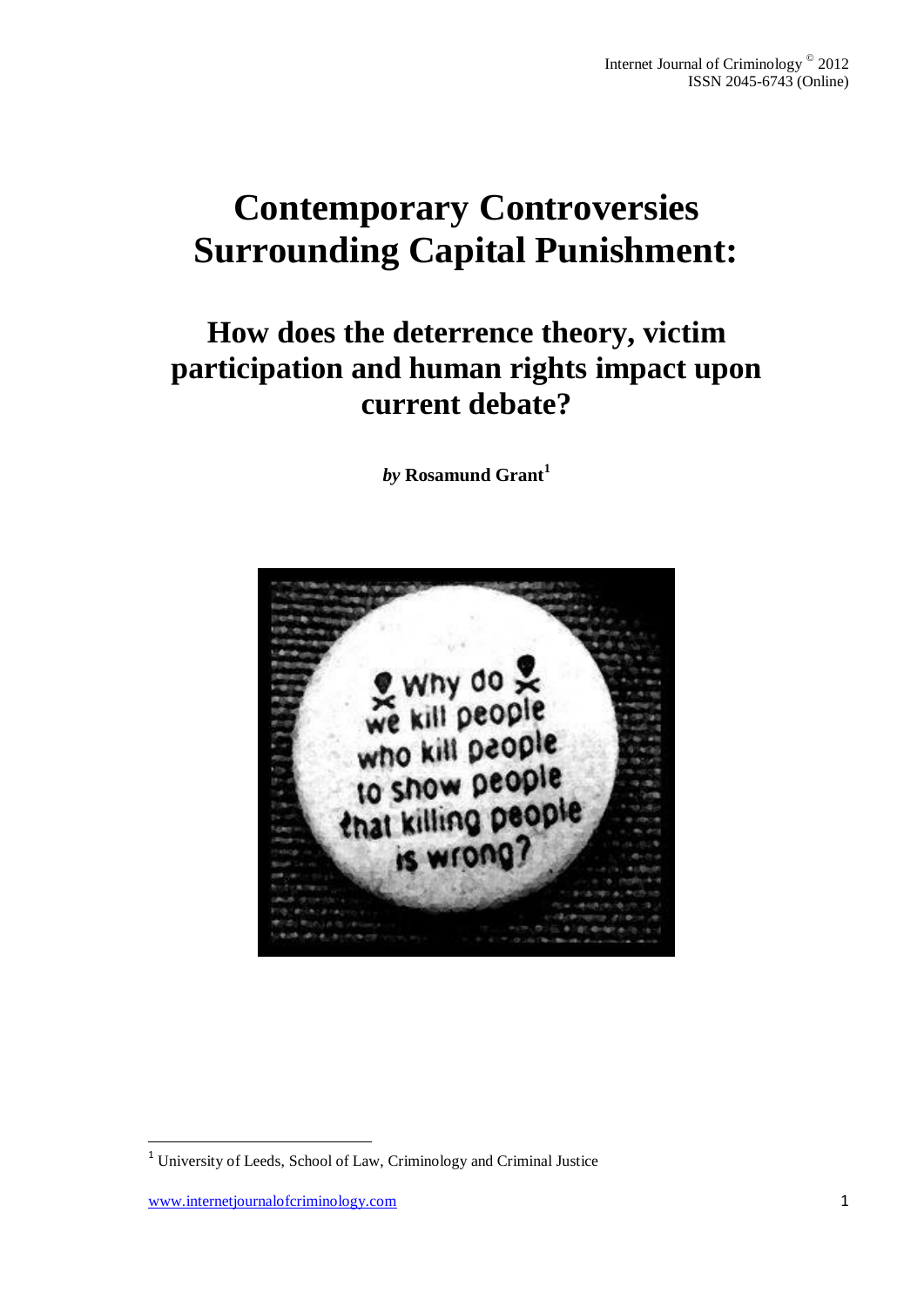# **Contents**

| Abstract |                                                                  | 3            |
|----------|------------------------------------------------------------------|--------------|
|          | 1. Introduction<br>2. Chapter One - Deterrence<br>3. Chapter Two | 4<br>5<br>11 |
|          | 4. Chapter Three                                                 | 16           |
|          | 5. Conclusion                                                    | 23           |
|          | Bibliography                                                     |              |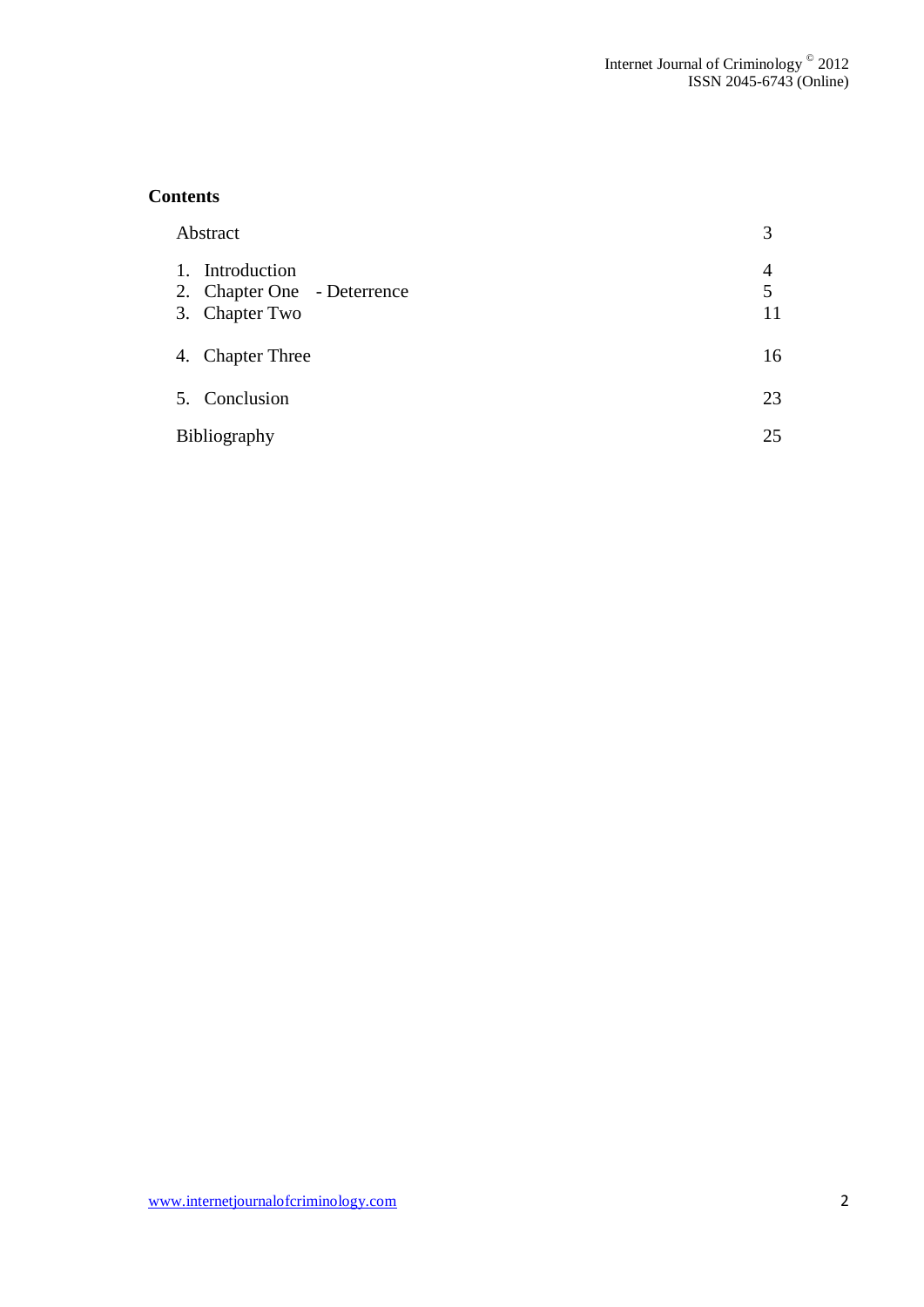## **Abstract**

This dissertation examines three issues of capital punishment that are central to current debate. The areas that are of concern include: the efficacy of the deterrent effect, the role and impact for victims in capital cases and human rights influences.

In the evaluation of the deterrence effect, the retrospective data revealed that murders and sanctions are independent phenomena. A comparison of abolitionist and retentionist states in the United States of America informed us that there is no apparent correlation between imposing the death penalty and a reduction in the average homicide rate. There are various other social and demographic factors that may have more impact upon crime.

It is argued that the four main dimensions of punishment that the deterrence theory relies upon – severity, certainty, celerity, and publicity – are not exercised sufficiently for the death penalty to act as an effective to deterrent to murder in the United States of America.

An examination of the role of the victim in capital trials revealed a strong political backdrop to the victims' rights movement. The introduction of victim impact statements expands the notion of who can be assigned victim. However much of the research indicates that this has implications for sentencing decisions and consistency. The evidence provokes debate as to whether the influence of victim statements invites prejudice. The most interesting point raised here, is perhaps the notion of increased rights for victims being used as a political mechanism to justify capital punishment. Redressing state killing as a service to victims to gain closure is, in the views of scholars, a political tool to gain votes.

An assessment of the human rights issues indicates that countries that retain the death penalty are in violation of much of the legislation that exists. Racial discrimination, unfair trials and torture induced admissions are just a few of the violations that are occurring. Despite the work of Amnesty International and the United Nations, evidence in China demonstrates to us that reaching universal abolition is highly problematic.

There is undoubtedly, a significant amount of counter-evidence to the claims of proponents of the death penalty. This dissertation provides a critical analysis of both sides of the argument with regards to the issues raised.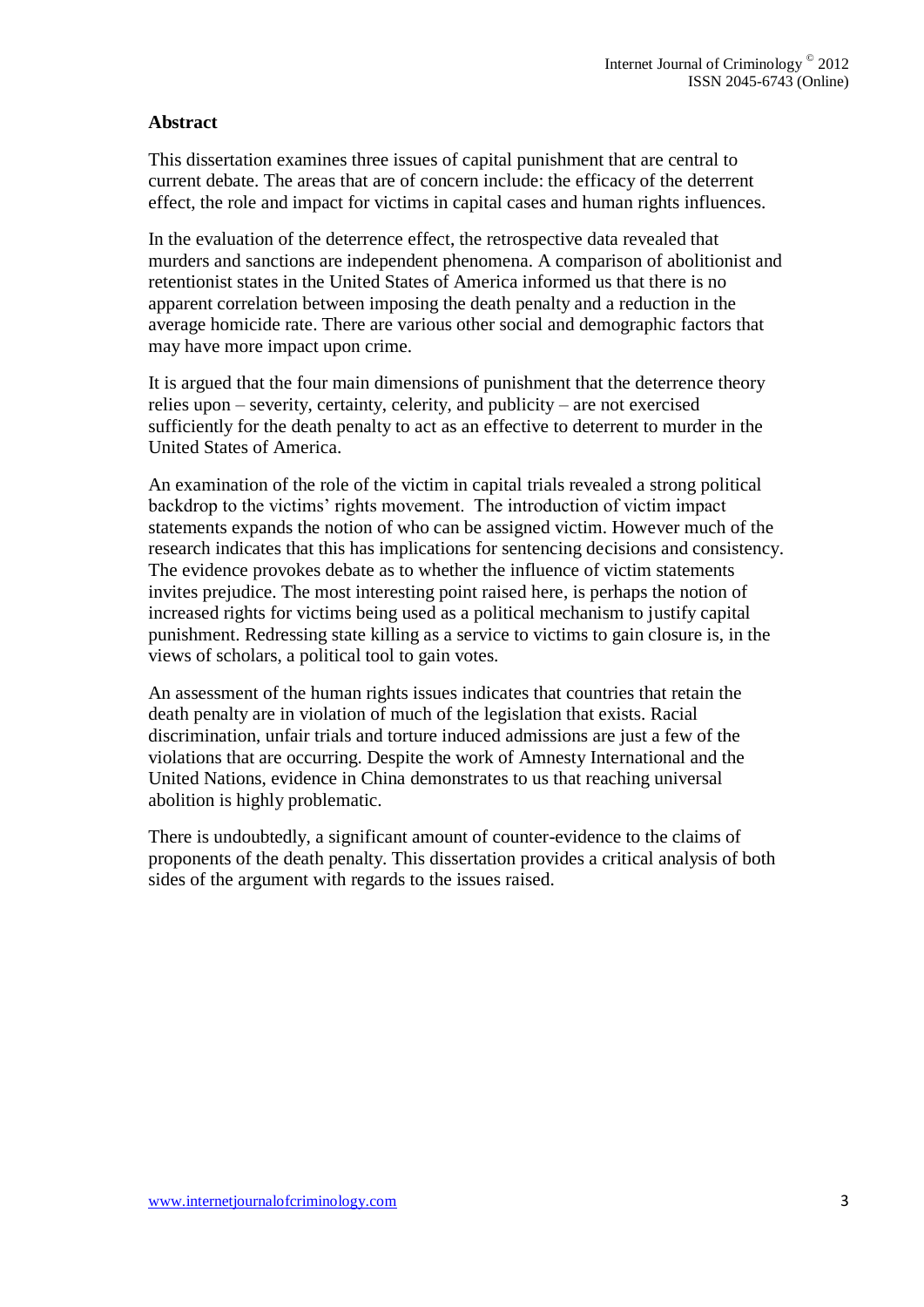#### **Introduction**

This dissertation will address the contemporary controversies surrounding Capital Punishment. The key themes which will be addressed are as follows: Chapter One will examine the efficacy of the death penalty as a method for deterring serious crimes, such as murder. Chapter Two will analyse the importance of capital punishment with regard to the perspective of the victim and as a mechanism for providing closure for the victims' families. Finally Chapter Three will discuss the death penalty in connection with issues surrounding human rights violations. These topics have all been selected on the basis that they underpin contemporary debate concerning penal policies around the world. State killings have formed an element of penal and political regimes for decades but there is growing debate over the immorality and unjust nature of this irrevocable form of punishment. Deterrence, victim impact and human rights are just three of the many fundamental arguments that prevail in contemporary discussion.

Chapter One will concentrate on the extent to which capital punishment is an effective method of deterrence for acts of murder. An evaluation of empirical evidence of average homicide rates in the United States will be reviewed in both retention and abolitionist states. The United States is one of the few Western countries which continues to impose the death penalty. However, due to inconclusive evidence as to whether this form of punishment does in fact deter the act of homicide, questions are raised as to whether it is used for other, more utilitarian, reasons. In addition, Chapter One will examine whether capital punishment has any relevance for those whose mental capacities mean they cannot comprehend consequences such as a death penalty, and those that kill under impulse. The nature of the death penalty in the United States and whether the very manner which the process is carried out may undermine any deterrence effect it might have will also be explored. Certainty and severity are two of the key elements to retributive forms of justice, particularly sanctions for murder. Arguments for its effectiveness as a method of deterrence will be presented, as will the counter-claims based upon both empirical evidence and academic literature. Deterrence is generally the major claim in favour of capital punishment for its proponents so the identification of major flaws in its substance would be important for penal policy makers.

Chapter Two will analyse the more recent debate about the status of the victim in capital trials. Far more attention is now paid to victims in the criminal justice as a whole, but their role in capital cases has potentially sparked the most controversy. This chapter will address how victims have gained from their new 'consumer' role in the criminal justice system, with particular reference to victim impact statements in the United States. Victims have been awarded with far greater rights but this raises the question as to whether this has serious implications for sentencing decisions? This chapter will discuss these implications and the impact that impact statements might have upon consistency and fairness. Finally there will be questions raised over the U.S. government's intention to increase the rights of victims and whether in fact awarding victims increased status is more accurately seen as a bargaining tool to win votes. Evidently, the position of victims in capital cases triggers more controversy than might be immediately apparent. The victims' rights movement cannot be taken at face value in respect to capital offences; it is an important broad socio-political issue.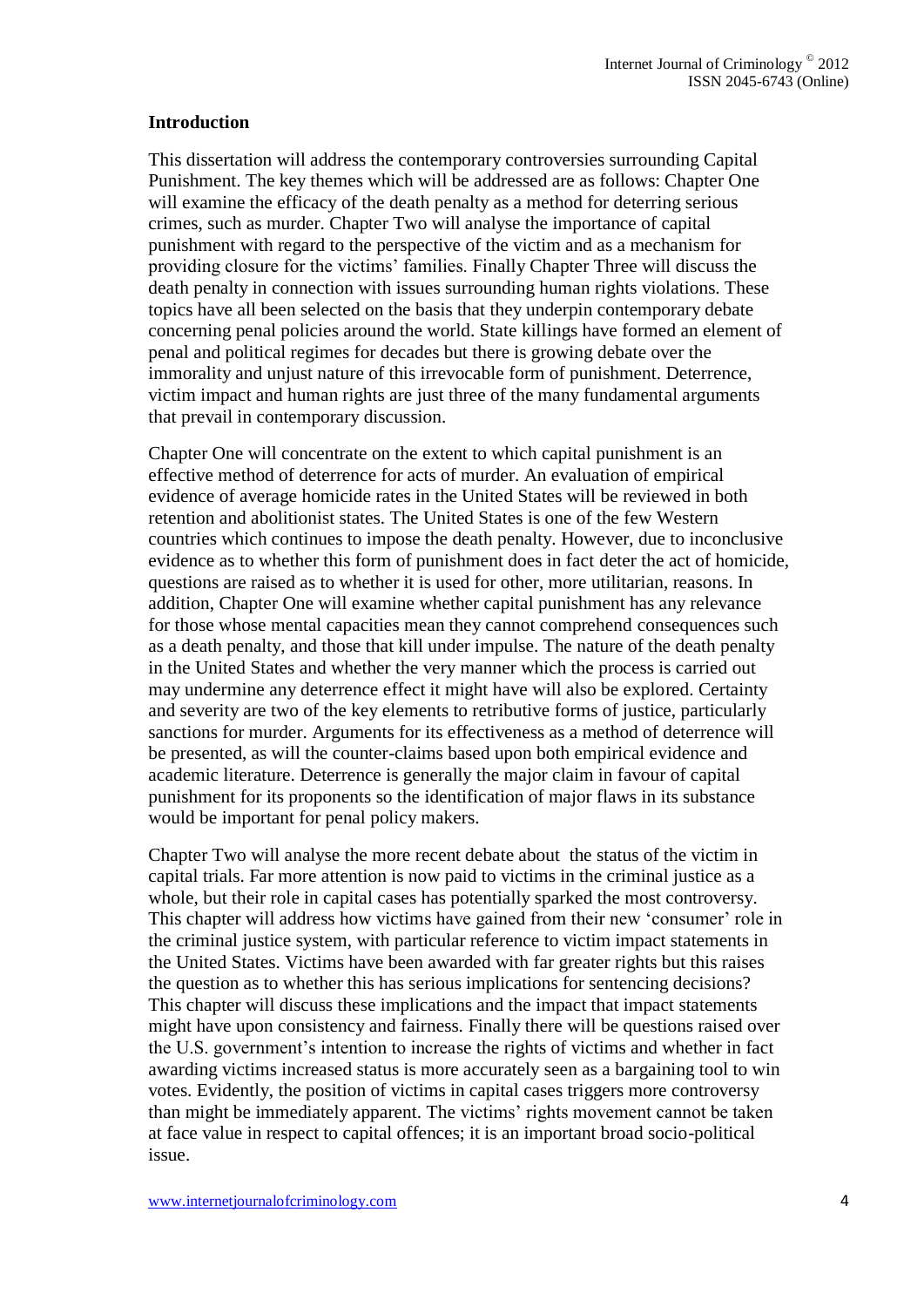Chapter Three will address the legal aspects concerning the death sentence in the form of human rights laws. According to activist groups such as Amnesty International, capital punishment is a breach of fundamental human rights. Despite achieving success in Europe with regard to abolition of the death penalty, there still remains a number of countries around the world that retain the right to execute their citizens. Progressive restriction of the death penalty has been implemented however the safeguards in place are still continuously violated. Regardless of it being a punishment that violates the right to life, the worrying aspect of it for opponents is that both in Western and non-Western countries, there is very strong association of state killing with racial bias, unfair trials and forced admissions. Violation of fundamental human rights should be of concern to us all as it undermines key humanitarian values which are applicable to everyone.

This dissertation aims to effectively evaluate these core controversies noted above, and come to some conclusions as to how the evidence impacts upon how the death penalty is perceived in a legal, social and political context.

#### **Chapter One - Deterrence**

This chapter will focus upon the extent to which capital punishment is an effective deterrent to murder. It will seek to answer some of the crucial questions as to what capital punishment *is* achieving if it is not deterring crime. Garland (2010) stated that: "the death penalty has always been a harsh punishment and a tool of law enforcement. And in its modern penal mode its function was to deter serious offenders and eliminate those who would not be deterred" (Garland 2010, p245). The utilitarian perspective of capital punishment would argue that this statement prevails and the threat of a death sentence to potential murderers would deter them from going through with the act. However research into this field might beg the question as to whether this is actually the case or, ever has been the case. Is capital punishment more of a symbolic mechanism for which the state can uphold its sovereignty and step up to the role of fighting the 'war on crime'? Is the primary function of this punitive regime deterrence and saving innocent lives by executing those that might well go on to kill more? Or is it purely retributive by bringing justice to those that commit the most heinous acts in the eyes of the public? Are the elements of deterrence even being exercised to its full capacity when those on death row are so infrequently executed and those that are, may only meet their fate decades after the sentencing? Some critics go as far to say that capital punishment may have the opposite of the desired deterrent effect. The brutalisation theory works on the premise that the death penalty encourages rather than discourages killing as it sets a "savage example" (Smith & Zahn, 1999, p.225). Questions as to the efficacy of deterrence of capital punishment are many and varied; this chapter will look in further detail at the issues and seek to answer these questions raised.

Deterrence has been defined by the National Academy of Science Panel on Research on Deterrent and Incapacitative Effects (1978) as: "'the inhibiting effect of sanctions on the criminal activity of people other than the sanctioned offender', and includes all 'the internal psychological mechanisms by which sanctions discourage crime' such as 'the normative validation and moral definition effects of punishment'" (National Research Council, 1978 cited in Zimring and Hawkins, 1986, p170). For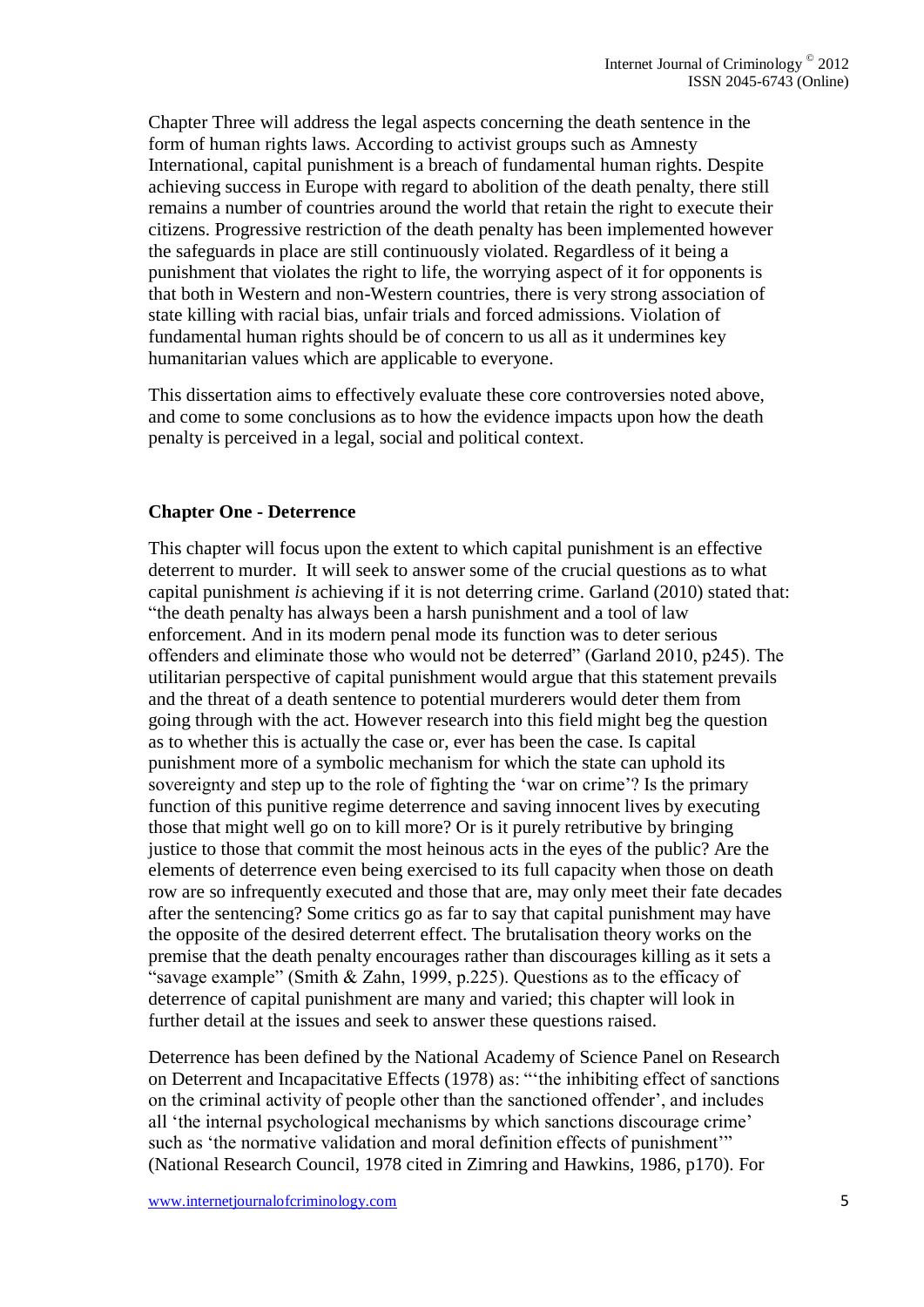capital punishment, it is general deterrence that is being dealt with as opposed to specific deterrence. General deterrence operates on the belief that "people in general can be prevented from engaging in crime by punishing specific individuals and making examples of them" (Bohm, 2011, p.153). Specific deterrence is not relevant to capital punishment because it is "the prevention of individuals from committing crime again by punishing them... [this] does not apply to capital punishment because executions precludes the determination of whether a punished individual returns to crime" (Bohm, 2011, p.153).

Smith and Zahn (1999) state that "deterrence theory is rooted in the classical and neo-classical schools of criminology. Two basic assumptions underlie these perspectives. First is the fundamental purpose of state-imposed sanctions to prevent crime. Second, these perspectives rely on a rationalistic view of human behaviour" (Smith & Zahn, 1999, p.224). Bedau (1977) states: "deterrence theory contends that to be effective in preventing crime, criminal sanctions must be severe enough to outweigh the pleasures (psychic and material gains) to be derived from crime, administered with great certainty, administered promptly so there is a clear cause and effect connection between crime and punishment in the minds of would-be offenders, and made known to the public" (Bedau, 1977, p.137) Based on this premise, deterrence incorporates four main dimensions; severity, certainty, celerity and publicity and these factors "interact in impacting would-be offenders" (Bedau, 1977, p.137)

Using the given definitions, it could be assumed that one would not follow through with an act of murder on the basis that the punishment (being sentenced to death) would be a sufficient discouragement for the potential perpetrator to not kill. The severity and irrevocable nature of the sanction would be more effective at deterring potential murderers than the likely alternative which would be life imprisonment. Comparing the effectiveness of capital punishment over life imprisonment is highly problematic, for which reason, this chapter will simply look at the efficacy of the death penalty as a deterrent but in no relation to it yielding better results than life imprisonment.

Most forms of punishment or legal threats operate on the understanding that increasing the severity of the sanction will increase deterrence from the crime. The punishment should be proportionate to the crime so that the likely repercussions of committing the crime should outweigh the possible gains thus applying a costbenefit analysis to the situation (Van Den Haag, 1969). Despite this cost-benefit rationale being applied to most penal sanctions there are authors that would argue that in respect to capital punishment, this theory is inappropriate. The United Nations Social Defence Research Institute (UNSDRI) stated that:

"The basic assumption of the deterrence hypothesis is that potential offenders are rational and they calculate costs-benefits before they actually commit crimes. However, such an assumption in itself is questionable, especially when the murder rate is used as an indicator of deterrence, because it is recognised that emotional conditions play a significant role in a large number of murder cases" (UNSDRI, 1988, p.546).

It is widely thought that many murders that take place are 'one off' killings and not pre-meditated therefore the perpetrators would be unlikely to go on and kill more.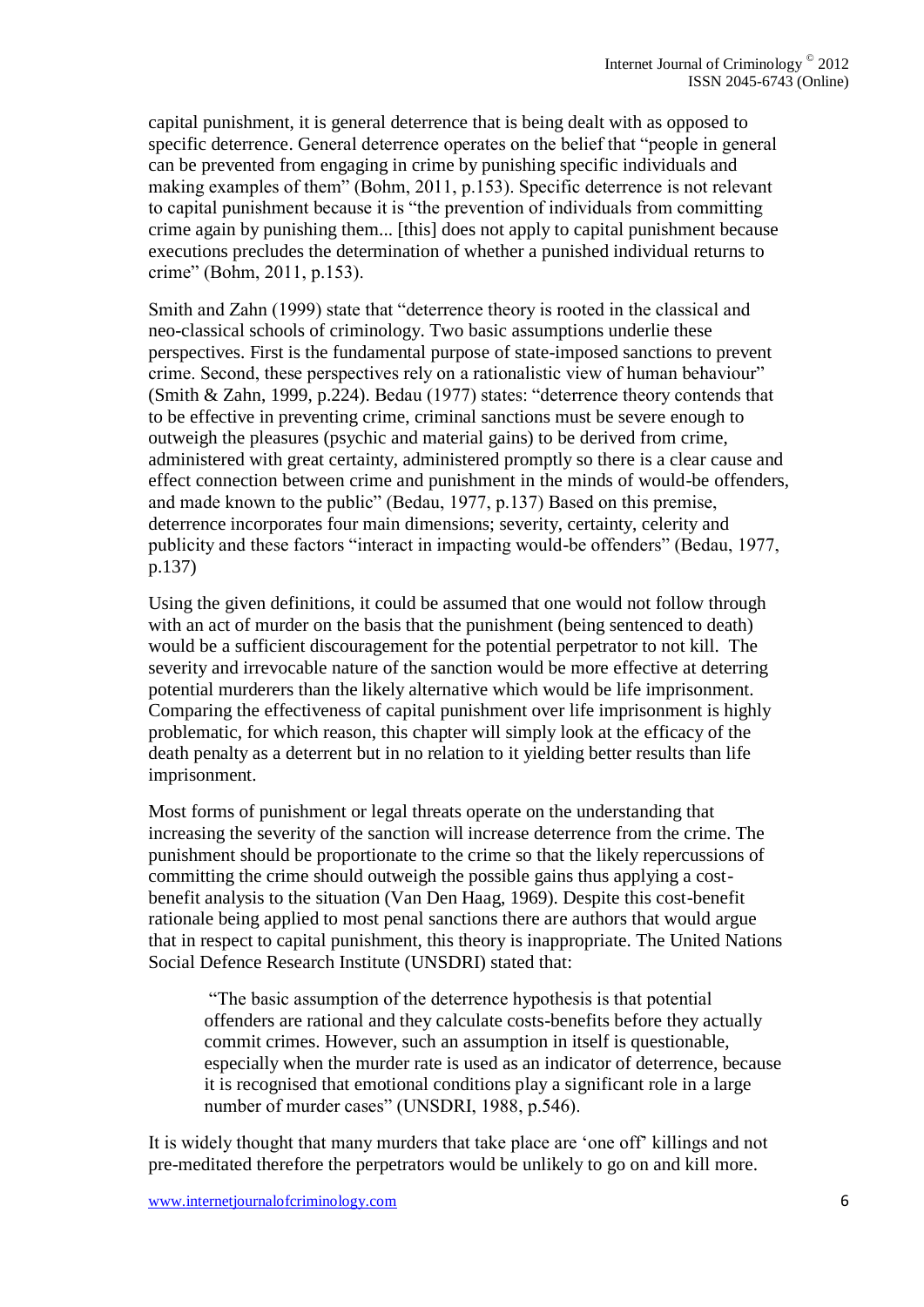The reasoning and calculation of costs and benefits are insignificant in instinctive and emotionally driven situations. For example the infuriated husband who kills his wife in passion after discovering an affair (Van Den Haag, 1969). The husband is unlikely to kill again, in which case execution would not be acting as a deterrent but solely as a form of retributive justice. Other reasons are also offered as to why the death penalty is not an effective deterrent in reference to rationalistic psychology of penal sanctions. Murderers may be non-responsive as they are either self-destructive or have an incapacity to react to threats (Van Den Haag, 1969, p.143). Liptak (2007) states that potential murderers are not necessarily thinking clearly enough to make rational decisions. The legal threats have not been internalised therefore they do not feel the same moral obligation as law-abiding citizens (Van Den Haag, 1969).

Another of the elements that the costs-benefits theory incorporates and relies on is the certainty of the sanction. Certainty being the actual levels of execution compared with the homicide rate (Bedau, 1977, p.140). One of the major criticisms of capital punishment is that despite the number sentenced to death, relatively few result in an execution. Statistics demonstrate that there is a substantial difference between the amount of death row sentences given and the number of actual executions. Liptak (2007) highlights this in his article and states that "In 2003, for instance, there were more than 16,000 homicides but only 153 death sentences and 65 executions" (Liptak, 2007). These figures emphasise that for those murderers who may attempt to calculate the costs of their actions, they may decide that the chances of them getting executed are so low that the certainty of sanction might not be enough for them to desist from killing. Even in the state of Texas, with the highest annual rate of executions in America, only killed 107 out of 668 of those sentenced to death row between 1977-1996 (Shepherd, 2005, p.221). Donohue and Wolfers (2005) claim that "The death penalty  $-\overline{\text{is}}$  applied so rarely that the number of homicides it can plausibly have caused or deterred cannot reliably be disentangled from the large year-to-year changes in the homicide rate caused by other factors" (Donohue and Wolfers, 2005, p.794).

Another of the dimensions of punishment identified by Bedau (1977) as being important for the deterrence theory to work effectively is celerity, or the swiftness of the punishment:

"An immediate punishment is more useful; because the smaller the interval of time between the punishment and the crime, the stronger and more lasting will be the association of the two ideas of 'crime' and punishment; so that they may be considered, one as the cause, and the other as the unavoidable and necessary effect... *Delaying* the punishment serves only to separate these two ideas..." (Beccaria 1809: 75-76 cited in Bedau, 1977, p.143)

As Garland (2010) states "uncertainty, infrequency, and delay undermine its deterrent effect" which is what provokes arguments that the death penalty is an ineffective means of deterrent (Garland, 2010, p. 385).

There is also research into the publicity of executions having an impact upon reducing homicide rates as a direct result. Bedau (1977) argues that:

"...the threat and application of the law must be communicated to the public. Proponents of deterrence theory have long contended that the publicity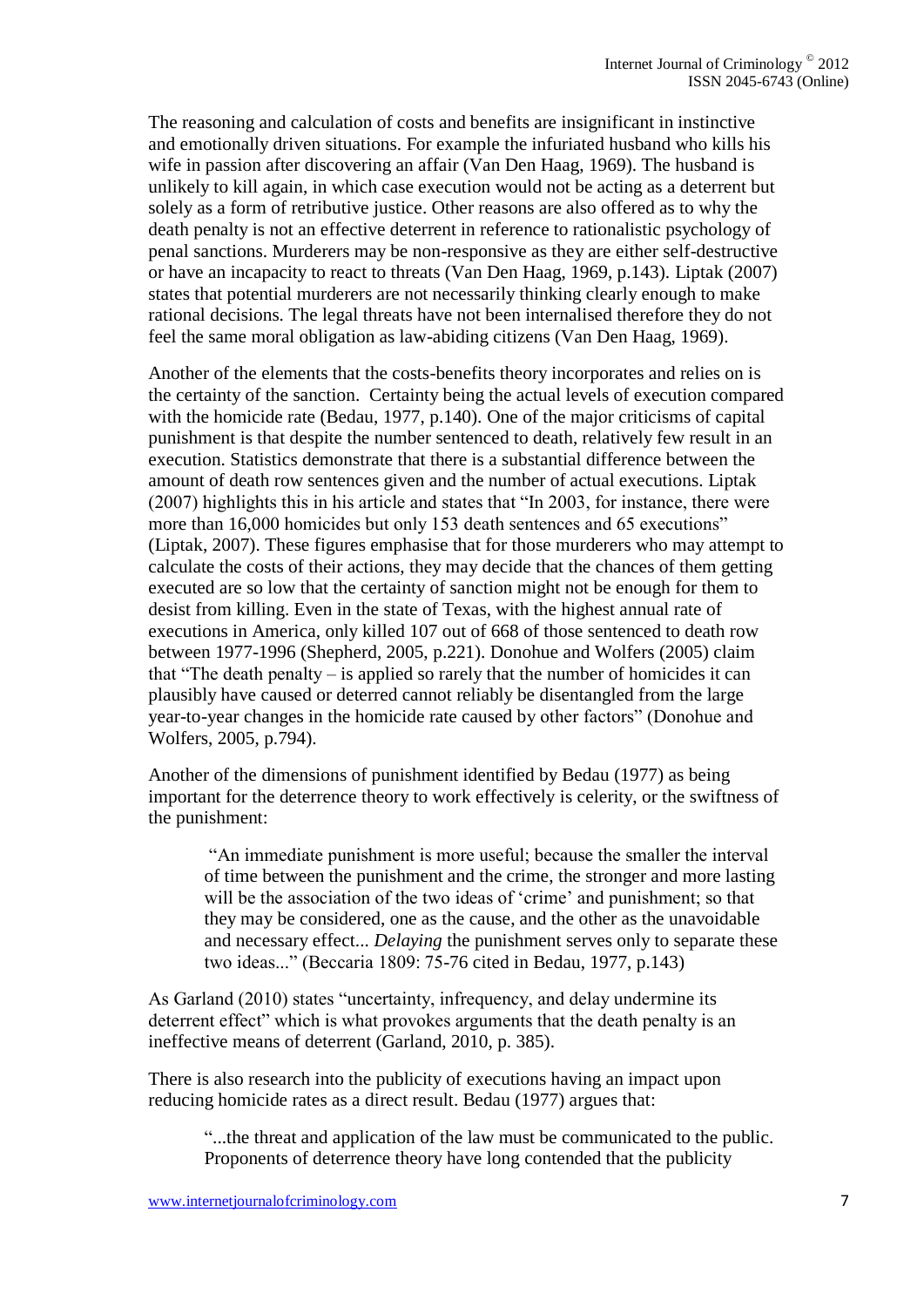surrounding punishment serves important educative, moralizing, normative validation, and coercive functions. Applying this premise to capital punishment, high levels of execution publicity should result in lower homicide rates" (Bedau, 1977, p.144).

Phillips (1980) explored this theory and attempted to investigate the correlation that might exist between the publicity devoted to an execution and evidence of a decrease in homicides thereafter (Phillips, 1980, p.139). He found that a long-term deterrent effect was not apparent however a temporary impact was found:- "(1) homicides drop significantly in the week of a publicised execution, and (2) the more publicity given to the execution, the more homicides drop" (Phllips, 1980, p.144). Despite these claims, Garland (2010) again would contradict this and questions "why, when death sentences are imposed at trial, they are so seldom subsequently executed? And why, if the aim is to produce deterrence or retribution or victim satisfaction, are executions held in private, often decades after the crime, with such a minimum display and so much concern as to ensure the convicted feel no pain?" (Garland, 2010, p.39). It would appear that in America, the manner in which executions are now increasingly carried out, actually weakens the efficacy of the deterrence element.

Before the death penalty was abolished in England (formally in 1999, however the last execution took place in 1964) the statutes stated that executions took place within two days of the proclamation of the sentence. Garland (2010) claims that "terror served as a deterrent purpose, aided by the speed with which executions followed convictions" (Garland, 2010, p.80). Wilson (1983) also acknowledges this notion in his comparison of the English and American deterrence effect. Wilson stated that "It is possible, of course, that executions deter murders in England but not in the United States. That might be true because, before the use of the death penalty was first restricted and then abolished, a convicted murderer faced in England a much greater risk of execution than he did in this country (United States)" (Wilson, 1983, p. 187). It is difficult to compare the efficacy of deterrence between the earlymodern state's death penalty and the current process in the United State's however critics such as Donohue and Garland would argue that the extent to which the death penalty is exercised in the operating states is fundamentally flawed by the manner in which it is delivered. Furthermore the incapacitation effects of death row imprisonment are somewhat similar to those of the alternative sentence which would be life imprisonment (Garland, 2010).

www.internetjournalofcriminology.com 8 There have been many studies carried out looking at the statistical evidence as to the extent to which capital punishment does, or does not, have a deterrence effect. Two main authors, Sellin and Ehrlich have, however, stand out in the literature. Sellin (1967) selected clusters of states that have been "grouped so that one of the states in each figure is an abolitionist state bordering upon retentionist states, whose homicide rates serve for comparison" (Sellin, 1967, p.138). By looking at neighbouring states which have been selected so they are similar in population, organisation and economic and social conditions, he came to the 'inevitable' conclusion that the homicide death rate is not influenced by the presence of the death penalty (Sellin, 1967, p.138). Sellin's methodology and findings were however criticised by Ehrlich. Ehrlich (1975) used different variables to Sellin in an attempt to isolate the impact of capital punishment on the homicide death rate from other social and demographic factors (Zimring and Hawkins, 1986). Ehrlich found that between 1932 to 1970, when there was a decrease in executions, this resulted in an increase in homicide. His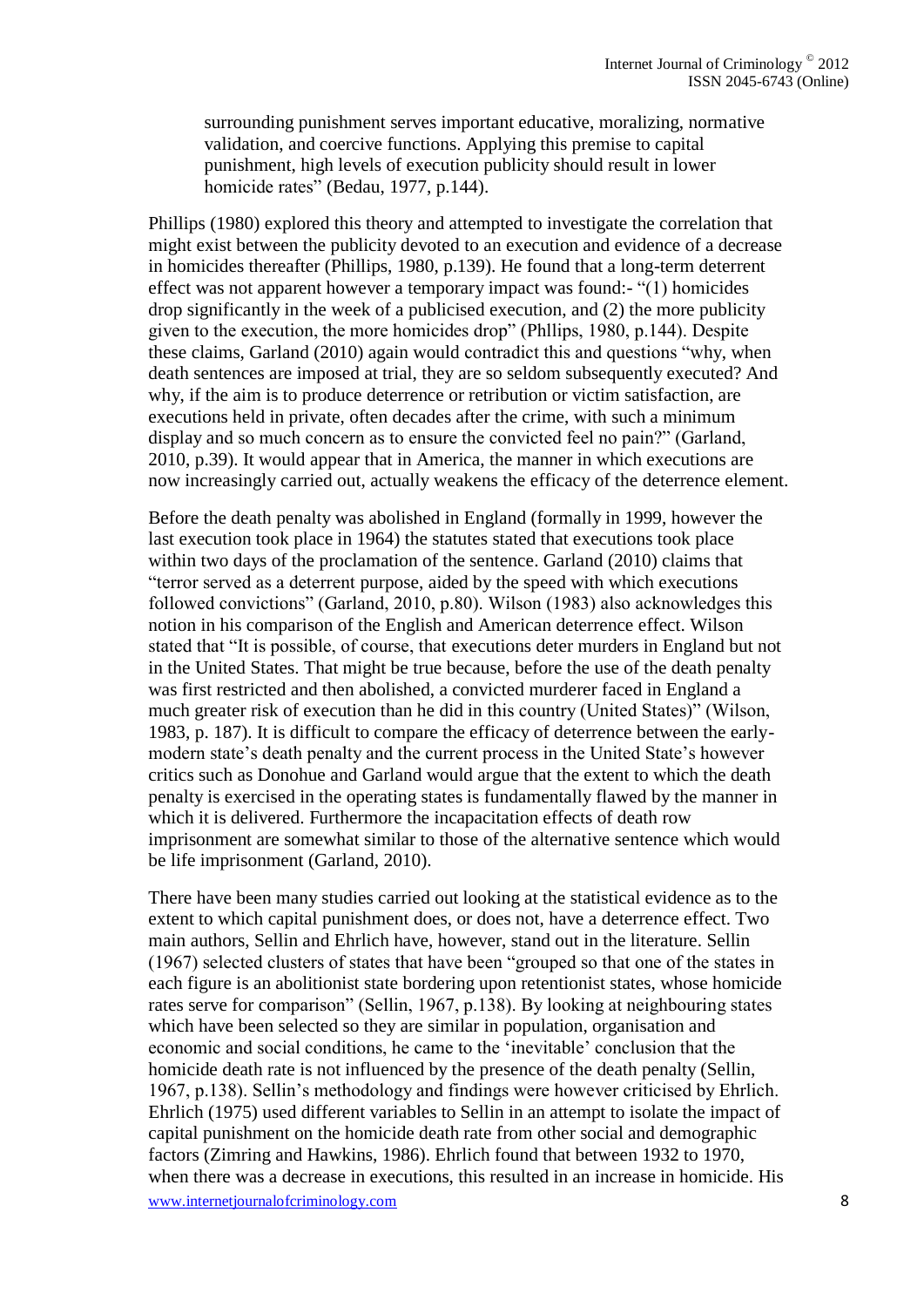evidence in support of the death penalty was used in the Supreme Court in 1976 in the case of *Fowler v North Carolina*. Two of the main studies on the deterrence effect of capital punishment demonstrate contrasting data. Despite the vast amount of research done in this field, there is a lot of ambiguity surrounding the statistics. Wilson (1983) notes; "there was so much statistical 'noise' in the analyses that it would be almost impossible to get any reliable estimates of deterrence out of them...the effect on murder of a rare event such as an execution could literally be swamped by errors" (Wilson, 1983, p. 187-188). However, if anything, there would appear to be more evidence in favour of a non-deterrent effect of capital punishment than a deterrent effect.

The majority of research in the area suggests that capital punishment has a nondeterrent effect, but some critics go as far as suggesting that there is a brutalisation effect. Bowers and Pierce (1980) describe this as being when:

"The potential murderer will not identify personally with the criminal who is executed, but will instead identify someone who has greatly offended him – someone he hates, fears, or both – with the executed criminal...By associating the person who has wronged hi with the victim of an execution, he sees that death is what his despised offender deserves. Indeed, he himself may identify with the state as executioner and thus justify and reinforce his desire for lethal vengeance" (Bowers & Pierce, 1980, p.456).

Shepherd (2005) looks at individual state deterrent effects and the number of murders deterred or incited by an average execution from 1977 to 1996. Shepherd (2005) found that "in only twenty-two per cent of states did executions have a deterrent effect. In contrast, executions induced additional murders in forty-eight per cent of states" (Shepherd, 2005, p.247). This study noted that the magnitude of the increase in homicides was as many as 175 in that state of Utah. These findings are also backed by other scholars such as Smith and Zahn (1980).

One of the most significant counter-arguments that contradict statistics that support a deterrence effect of the death penalty is the claim that broader social and demographic trends have a greater influence upon any increase or decrease in homicide rates. The United Nations Social Defence Research Insitute (UNSDRI) state that "even if co-variations between capital punishment and the murder rate are found, they do not necessarily indicate a causal relation between them. There always is the possibility that other uncontrolled factors are influencing both" (UNSDRI, 1988, p.545). Retrospective studies that have looked at homicide rates in particular jurisdictions before and after abolition of the death penalty, or after a moratorium, may be hindered by alternative possibilities. Zimring and Hawkins (1986) advocate that "rates of crime may fluctuate independently of any change in penalties; conditions leading to changes in penalties may themselves independently influence the crime rate or produce other social responses which do so" (Zimring and Hawkins, 1986, p.173). This argument would appear to dismiss assertions that capital punishment is a suitable deterrent to murder as murders and penalties may be independent phenomena.

The impact of economic variables have been a widely accepted counter argument to the deterrent effect of penal policies. It is argued that increases in legitimate earning opportunities may reduce the incentive to commit murder. By the same token, an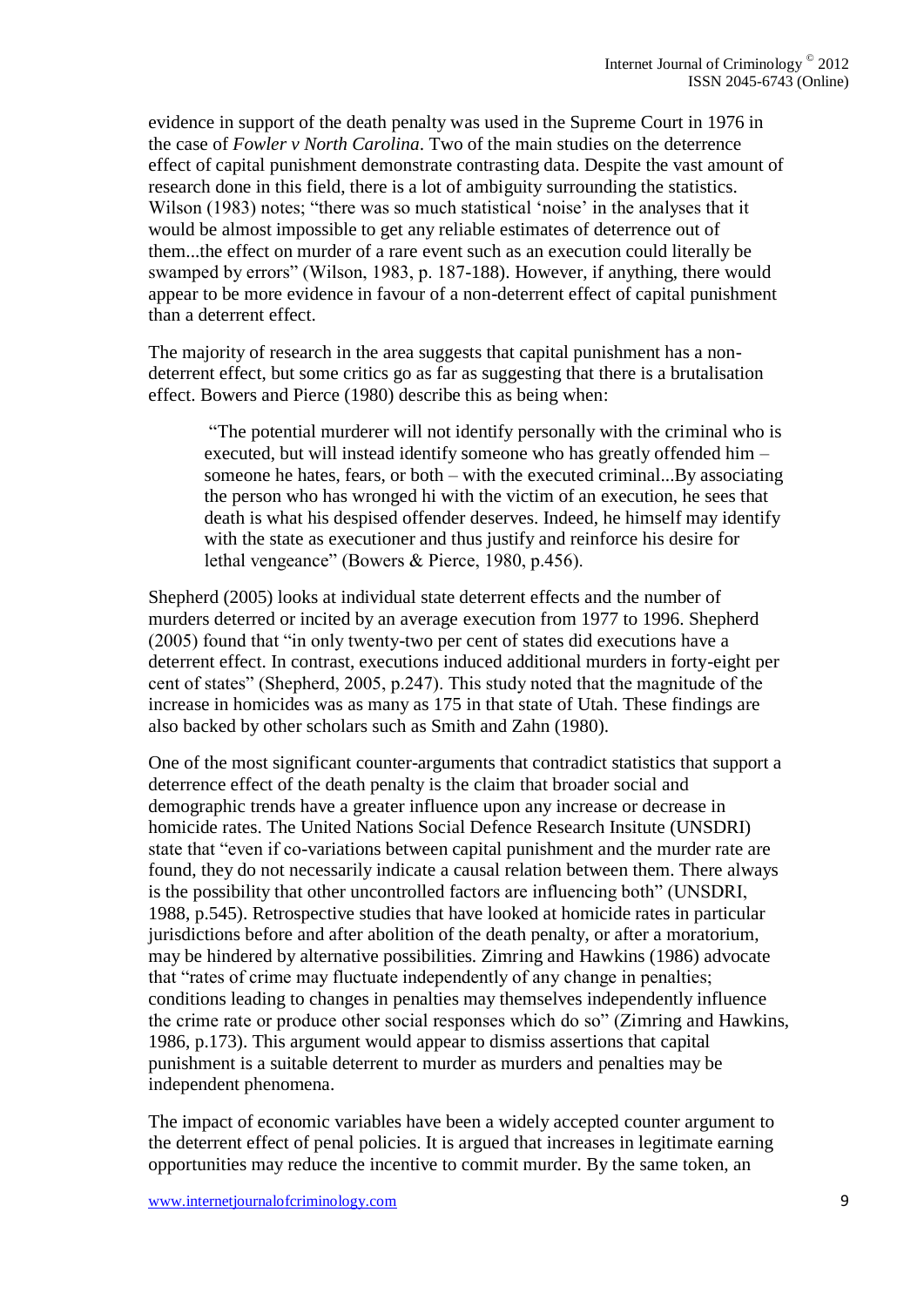increase in illegitimate earning opportunities, for example by selling drugs, may increase the propensity to commit murder. Additionally "any relative disadvantage in areas may lead to ambition, frustration, resentment and, if insufficiently restrained, to crime" (Van Den Haag, 1969, p.144). On this basis, it would appear that economic conditions may be more influential than modes of sanction. By looking at similar states, grouped by closeness in population and economic climate, as Sellin (1967) did, there is so little variance between retentionist and abolitionist states that social indicators are far more likely to be the instrumental controlling factors.

Amongst other variables, the make-up of the population is also an important consideration. Race and ethnicity feature prominently in discussions over the death penalty; when looking at statistics, variables such as race must be taken into account. Shepherd (2005) reports that "the percent of the county population that is African American has a statistically significant, positive relationship with murder in most models. Some minority groups have fewer legitimate earning opportunities, and thus a lower opportunity cost of criminal activities relative to their white counterparts" (Shepherd, 2005, p.229). Clearly not all people that belong to an ethnic minority group will commit crime, however in the United States, simply being a member of this group can contribute to being relatively disadvantaged which is a factor with the potential to trigger crime. When average homicide rates are compared, race and economic climate must also be taken into consideration as statistics do not fluctuate independently of this.

With regard to the death penalty the deterrence debate has been expressed as "traditionally the most important single consideration for both sides in the death penalty controversy" (Bedau, 1980 cited Zimring and Hawkins, 1986, p.167). When evaluating the efficacy of the deterrent effect of the death penalty there are many elements to look at, other than simply the retrospective studies that attempt to calculate fluctuations in mean homicide rates between abolitionist and retentionist states. The statistical evidence is highly ambiguous therefore it cannot be fully relied upon. In terms of general deterrence, there appear to be several factors which undermine the death penalty as an effective deterrence tool, particularly the manner and frequency in which it is now carried out. Data implies that executions are applied so rarely, with so much delay and reduced publicity that potential perpetrators that may desist on the basis of severe, certain and swift sanction, are now not discouraged sufficiently. Furthermore, the rationale of cost-benefit analysis that the death penalty operates on, may be irrelevant when in fact, the majority of homicides are passion killings or the perpetrators would not be inhibited by penal sanctions as they are incapable of responding to threats. Finally evidence implicates that there are other more influential factors that affect homicide rates such as changes and differences in the social and economic conditions and population makeup within regions. These factors weaken arguments that look at capital punishment and homicide rates in isolation. With reference to other studies carried out, Van Den Haag (1969) concludes that "the similar areas are not similar enough; the periods are not long enough; many social differences and changes, other than the abolition of the death penalty, may account for the variation (or lack of) in homicide rates with and without, before and after abolition; some of these social differences and changes are likely to have affected homicide rates" Haag, 1969, p.146). Given the amount of inconclusive evidence with regard to the deterrence effect, Western countries that have abolished it have not done so on under grounds of scientific assessment but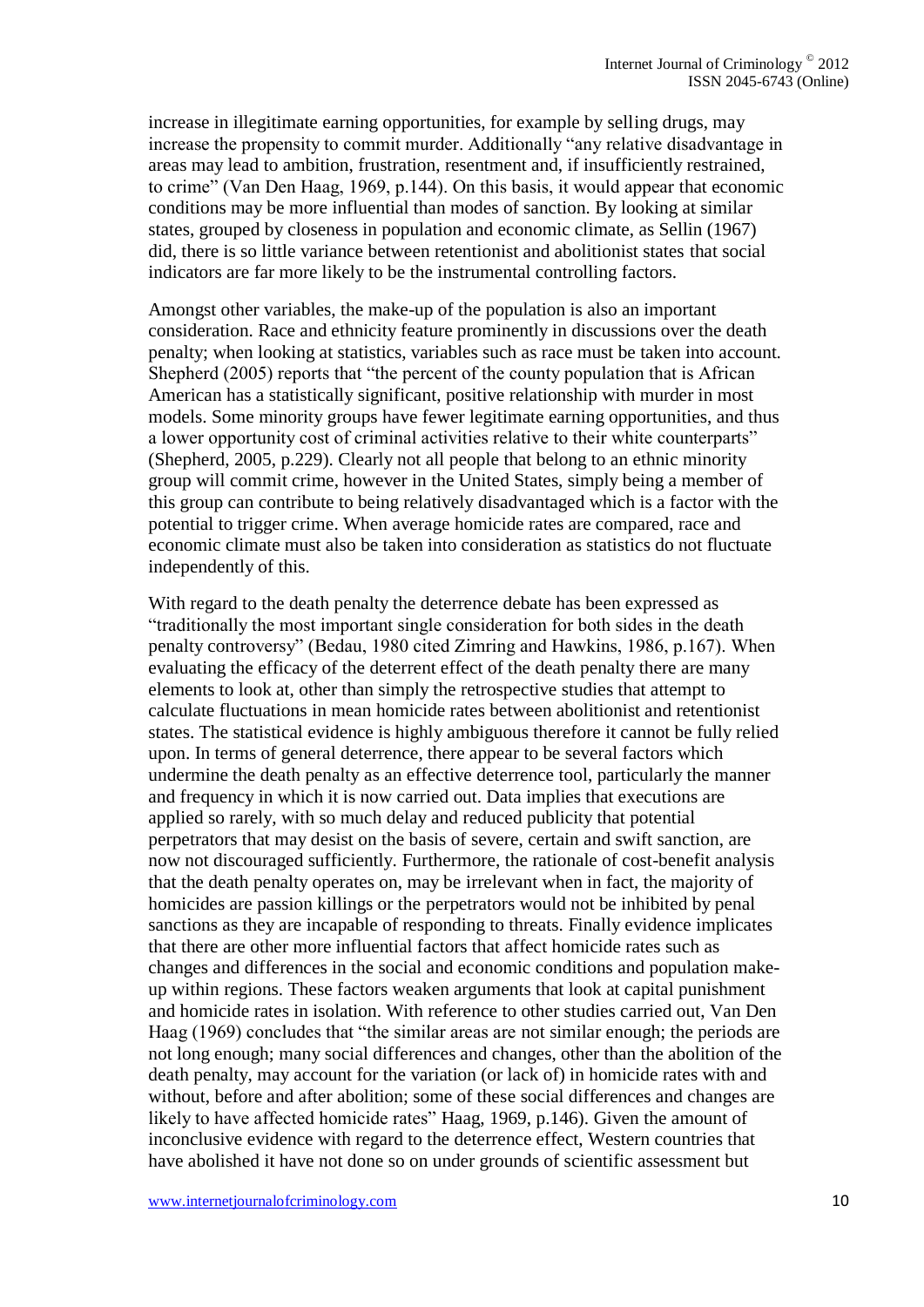evolving attitudes in view of what is moral and just (Zimring and Hawkins, 1986). It is less of a tool to discourage crime than a moral badge declaring the wearer's stance on the war on crime.

#### **Chapter Two – Victim's rights, victim closure and the revenge-retribution distinction**

This chapter will concentrate on the elevated role of the victim in capital cases, the victim's rights movement and the importance of these rights in respect to the victim's relatives and survivors. Since the 1980s, but more so in the 1990s, victims have seen a shift in political discourse which has afforded them increased value as a stakeholder in the criminal justice process (Garland, 2010, p.279). As a result of *Payne v Tennessee* (1991), victims now have the right to give victim impact statements in capital trials which has created a divide in scholarly debate as to its appropriateness in a capital trial context. The overturning of *Booth v Maryland* (1997) has shed light upon the revenge-retribution dichotomy. This raises questions as to whether victim impact statements are a means of achieving personal vengeance or whether it is just another public-friendly political justification for state killings in America. This chapter will seek to explore the appropriateness of victim impact statement and their influence upon sentencing decisions but also the potential positive effects for relatives of victims in search for a cathartic end to a grievous process.

It became apparent, from the 1980s onwards that the criminal justice system was becoming more victim-focused and their position within law and order was gaining momentum after a long period of disenfranchisement. Sarat (2001) explains:

"The tendency of criminal justice systems in Western democracies has been to displace the victim, to shut the door on those with the greatest interest in responding to a crime. In response, victims are demanding that their voices be heard throughout the criminal process" (Sarat 2001, p.34).

The most prominent right that victims have been awarded in terms of having their voices heard has been the ability to give victim impact statements and provide victim character testimonies in capital trials. In *Booth v. Maryland* (1987) it was decided that "victim impact evidence showing the pain and loss suffered by surviving relatives and friends of a murder victim offered in support of the prosecution's argument for a death sentence, is inadmissible during the sentencing phase of a capital trial" (Bedau, 1997, p. 240). However this decision was overturned in the Supreme Court only four years later in *Payne v. Tennessee* (1991) when they ruled that "the prosecution may bring in so-called victim impact evidence to show the jury just how valuable and loved the victim was and thus, by implication, how deserving of a death sentence the convicted murderer is" (Bedau, 1997, p.312-313). Justice Rehnquist (judge in *Payne v. Tennessee)* believed it to be unjust to concentrate exclusively on the offender's characteristics and circumstances in the sentencing phase.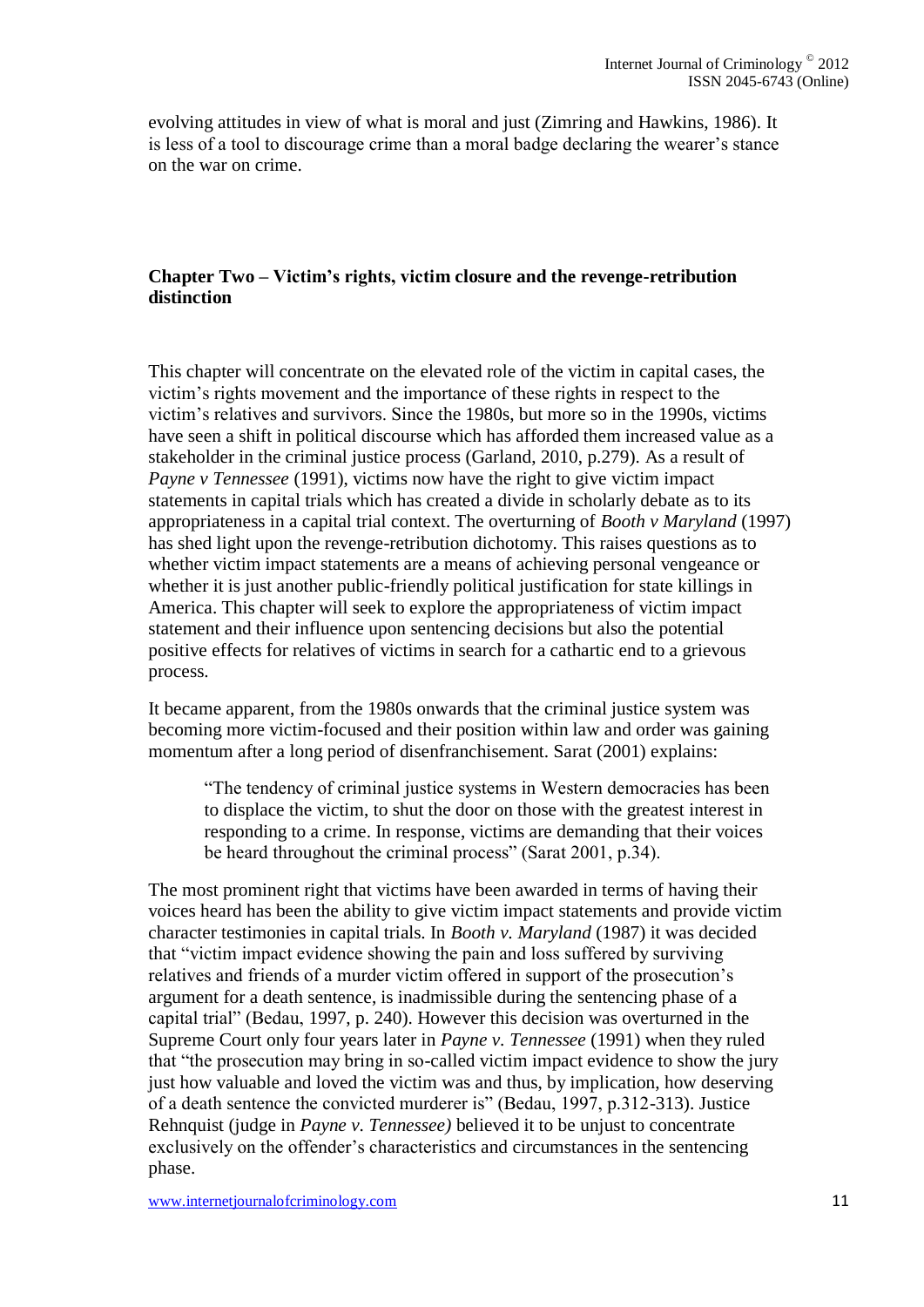Sarat (2001) describes the victim's rights movement in reference to capital trials as going "from anonymity to embodiment, from absence to presence, victim impact evidence becomes a vehicle for resurrecting the dead and allowing them to speak as their killers are being judged. Giving voice to victims moves them to the centre of the judicial process, even as it expands the notion of who qualifies as a victim" (Sarat, 2001, p. 52). This statement would seem to suggest that victim impact statements hold a symbolic function and almost a service to the victims' friends and relatives that allows them to play a part in gaining a just sentence for the victim's killer. Although the direct victim may not be present at the trial, victim character statements and victim-impact statements provide an insight to their personality and the grief that the victim's loss has left behind.

Victim impact statements allow an expansion of the term 'victim' so that it includes the survivors or those left behind that bear the trauma of their loved ones death (Sarat, 2001, p.36). Garland (2010) states that victim impact evidence "permits the prosecution to enter evidence – in the form of a written or spoken statement, or even a video presentation – describing the crime's impact on the victim's family member, together with their characterisation of the crime and murderer" (Garland, 2010, p.278). As of 2005, victim impact statements are permitted in thirty-five out of the thirty-eight states that hold the death penalty (Yoshino, 2005, p.1869). In these thirty-five states that authorise the use of victim impact statements, the Minnesota Statute 611A.038 encompasses the language and scope that is also used in other state statutes;

"A victim has the right to submit an impact statement to the court at the time of sentencing or disposition hearing. The impact statement may be presented to the court orally or in writing, at the victim's option...Statements may include the following subject to reasonable limitations as to time and length:

- a) A summary of the harm or trauma suffered by the victim as a result of the crime;
- b) A summary of the economic loss or damage suffered by the victim as a result of the crime; and
- c) A victim's reaction to the proposed sentence or disposition" (Schuster  $\&$ Propen, 2010, p.75-76)

Sarat (2001) describes this as a way of "creating empathetic bonds between speaker and listener seeking to evoke compassion by presenting an artificial and incomplete portrait of formerly blissful family life, ruined by villainous acts" (Sarat, 2001, p.45). In Younglove et al's (2009) study of murder victim's character testimonies in court, it was found that photos, videotapes as well as other personal belongings of the victim were also being used in court to sway the jury's position. This has sparked controversy amongst scholars as to the appropriateness of the introduction of victim impact statements in capital trials and questioned whether reasoned decision making gives way to mercy and emotion.

The argument that the introduction of victim impact evidence has created is whether or not the information provided in the statement is "relevant to the moral blameworthiness of the defendant" (Younglove et al., 2009, p.357) or does it just distract the court from the relevant evidence of the criminal act needed to make a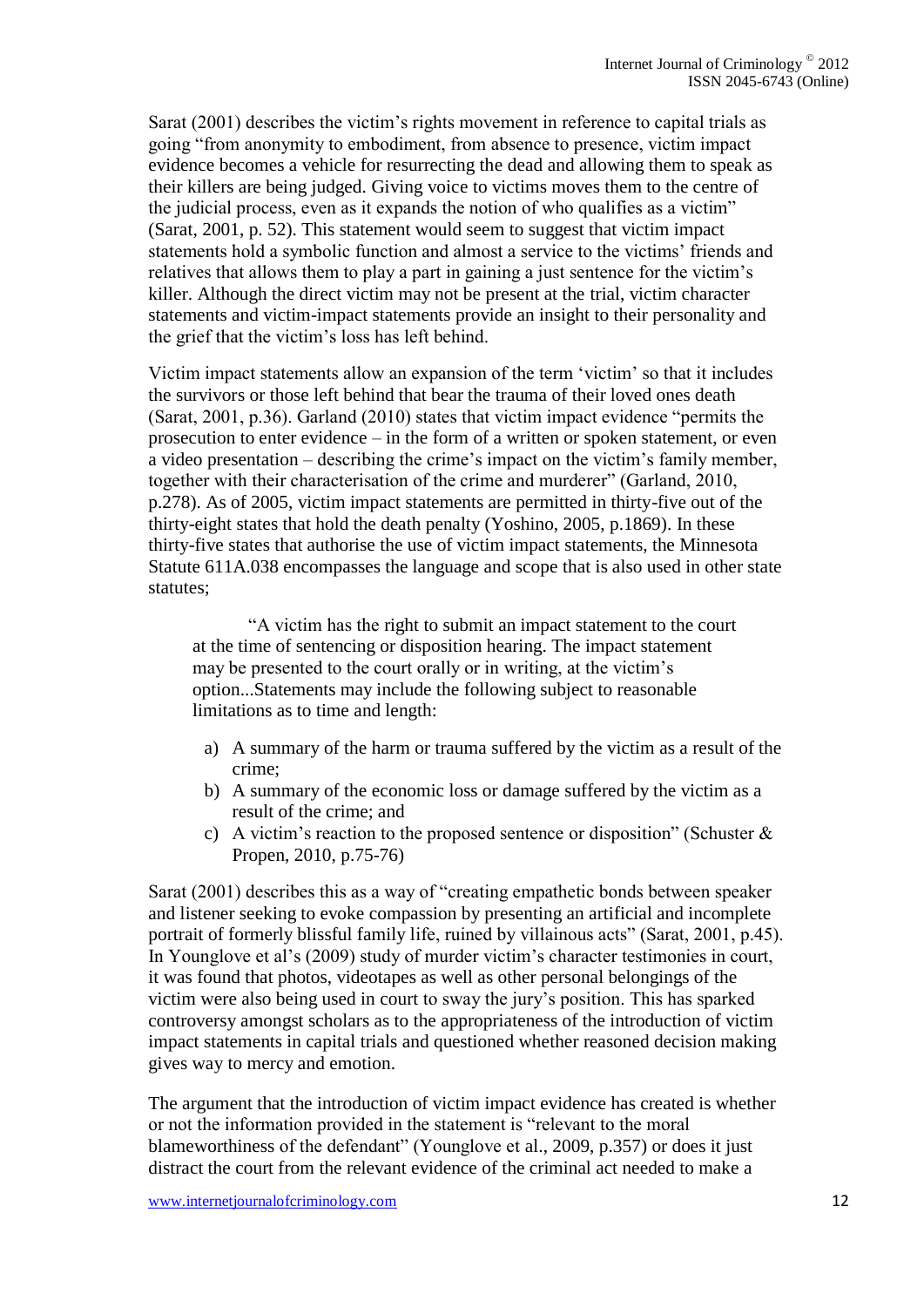reasoned decision. It is widely believed that evidence provided in these statements can create prejudice and inconsistencies in sentencing decisions. Bedau (1994) explains the inconsistencies that may arise as a result:

"The harm caused in criminal homicide is deemed uniform in all cases, on the tacit ground that all human lives are of equal worth...Now, however, it will be up to each capital trial jury to decide for itself whether the murder of which the defendant has been found guilty is deserving of a death penalty because of some special features about the victim, features not defined by any statute, possibly not evident to the defendant at the time of the crime, and not specifiable by the trial court or any uniform manner from case to case" (Bedau, 1994, p.299-300).

This statement suggests that the impact statement can invite prejudice and even influence sentencing decisions. It begs the question as to whether the extent of the harm done to the victim's family and friends is foreseeable and whether this should be taken into account. Sarat (2001) asks the question: "do victim statements divert the juries' attention from the defendant's background and the elements of the crime itself to factors which the killer is unaware of, such as overall impact?" (Sarat, 2001, p.47-48). How important is overall impact to the sentence that is given whether the killer intended it or not? Justice Souter (*Payne v. Tennessee*, 1991) opposes claims that overall impact to those closest to the murder victim is irrelevant; "the harm to the victim's family is a culpable wrong because it is *always* foreseeable. That wrong is as blameworthy as the wrong done to the person murdered (Souter (1991) cited in Sarat, 2001, p.55).

The recent trial of Shawn Tyson in Sarasota, Florida in April 2011 involving the murder of two British tourists, Cooper, 25 and Kouzaris, 24 can provide us with examples of the emotionally charged nature of victim impact statements. The statements were delivered by the family and friends of the two victims before the sentencing phase and were aimed directly at Tyson. Hallet, a friend of Cooper and Kouzaris, said: "you have ripped the hearts out of so many of us...Tyson I need you to understand the pain that you have caused" (Hallet cited in ITV News, 2012). The mother of one of the victims also made a statement and cried to the courts: "you have failed in life – you have been failed by your family, your friends, the educational system, your local community. But those failings don't excuse your actions" (Mother of victim cited in ITV News, 2012). The statements went on further to describe the kind, friendly and adventurous nature of the innocent two that lost their lives to a merciless act. It can be said that the words of the victims' friends and family, in this case, are reflective of the compassionate and emotional nature that is common within victim impact statements.

However, for those critics that imply sentencing discrepancies do occur between capital cases that incorporate victim impact statements, there may be evidence to suggest there is truth in their argument. In Younglove et al's (2009) mock jury simulation study of victim character evidence in death penalty cases there was a strong implication that the victim impact testimonies changed the jury decision to enforce the death penalty. Content analysis of the transcripts from three different states "revealed that there were numerous references to victims' character in the form of positive personality traits, in addition to descriptions of the impact the crime had on the victims' families and friends...They strongly suggest that the death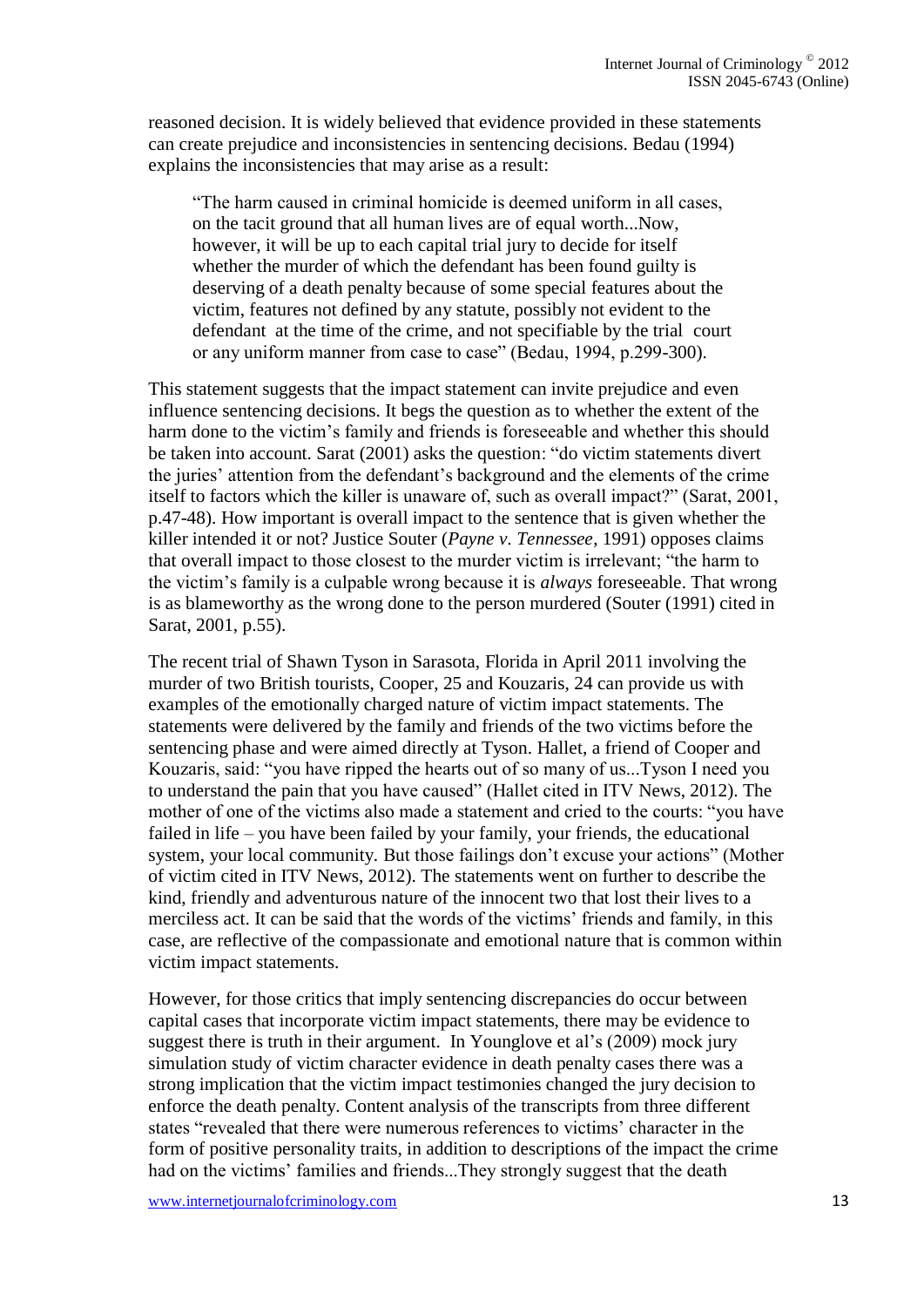penalty tends to be imposed more often when victim impact evidence is offered" (Younglove et al., 2009, p.537). In another study carried out by Aguirre et al. (1999) in California, looking at the sentencing outcomes of 151 death penalty cases between 1989 to 1994 before and after *Payne v. Tennessee* (1991), it showed remarkably similar results. "When victim impact evidence was not introduced in the post-*Payne* period, the cases were evenly distributed between receiving the death penalty and life in prison; however when victim impact evidence was introduced, receiving the death penalty was twice as likely" (Aguirre et al., 1999).

One major criticism of victim impact statements is that they can fulfil the desire for victims to gain personal revenge as opposed to penal aims of attaining social retribution. Sarat (2001) claims that "rather than skill at arms, verbal acumen would be the tool for exacting revenge. The use of the victim impact statement placed the family in the position of seeking a champion, using language to persuade the jury to do what the law forbids the family doing directly" (Sarat, 2001, p.48). As well as describing their grief and trauma in victim impact statements, victims' families sometimes go as far as actually requesting the judge to sentence the murderer to execution. Scholars argue that this goes beyond what the courtroom should allow and pulling at the emotional heart strings of the jury is inappropriate in the setting of a capital case. Garland (2010) states that "wherever the death penalty is the ultimate punishment permitted by law, any lesser sentence – even one of life imprisonment without parole – can appear grievously lacking to those who hope for proper retribution following a heinous crime" (Garland, 2010, p.291).

Whereas some victims may seek vengeance in their hope for a death sentence to be given to the murderer, "many of those most injured by the loss of a loved one might resist executions as explicitly designed as revenge in their name" (Zimring, 2003, p.58). An important element of victim impact statements for the victims' families is not always to seek revenge but often to gain psychological closure on a traumatic phase in their lives. Schuster and Propen (2010) describe how "being allowed to make a record on what happened and how you feel about it is one way of dealing with the emotional stress" (Schuster & Propen, 2010, p.86). Many of the victims' friends and family members have been reported to find that their suffering and emotional distress is only exacerbated by the criminal justice system and the trial proceedings (Eschholz et al.,2003, p.175). Furthermore, telling the story of one's grief and suffering has been found to aid the healing process and provide relief for victims; "the acceptance, the affirmation, the acknowledgement that they had indeed suffered was cathartic for them" (Eschholz et.al.,2003, p.160). There is a strong notion that an execution brings an end to any uncertainty surrounding the trial outcome, it provides healing and can even have therapeutic effects. Garland (2010) states that it can provide the victims' families "with the satisfaction of (what they regard as) just punishment and a vindication of their loved ones worth" (Garland, 2010, p.291).

www.internetjournalofcriminology.com 14 Despite claims capital cases that result in execution supposedly provide closure, there is also evidence to suggest that the process cannot heal the victims of their loss. Zimring (2003) draws upon a critique for the potential of victim closure in capital trials. So few result in an execution and it is not uncommon for those that are executed (around 70 or 80 per year out of a total of 3500 condemned to death row) to not meet their fate for ten years or over (Zimring, 2003). Clearly the delay and uncertainty surrounding the case could delay and even inhibit healing. Arrigo and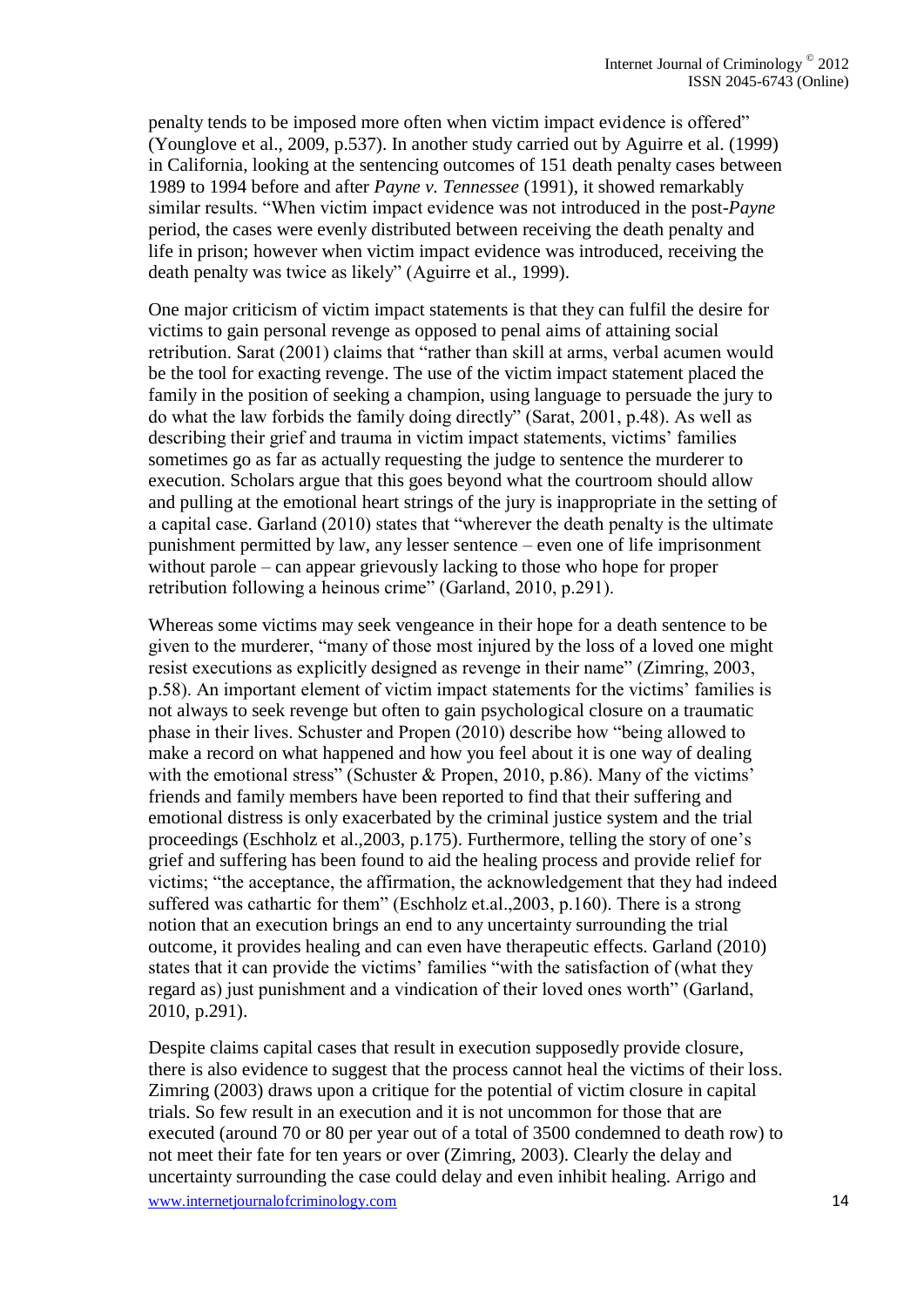Williams (2003) further suggest that "the courtroom setting in which victim impact statements are presented does not fulfil this purpose...there is nothing inherently wrong with these sentiments; after all, they are genuine feelings. However the manner in which they are mobilised and acted on (i.e., to advocate for the death of another) is what we question, as it does not enable the victim to heal". They go on to say that "when presented during the penalty phase of a capital case, victim impact statements (especially victim allocution evidence) keep us that much more removed from this liberating possibility" (Arrigo & Williams, 2003, p.622). The evidence to suggest that victim impact evidence and death sentences being awarded provides closure to victims is ambiguous. On one level, the execution is said to bring the mourning of a loved one to an end but on another level, the launch of a capital trial and the delays that are involved in the process may only add additional pain that could be avoided (Zimring, 2003, p.59). There is little in the way of research which could provide a definitive indication as to whether an execution can end the mourning of losing a loved one. According to authors such as Arrigo and Williams (2003) it would appear that the very act of having an input on the sentence of your loved one's murderer, may inhibit the healing process.

Another main theme which has impacted on the victim's movement and the increase in victims' rights has been the politicisation of the victim and the importance of their 'closure' as a selling point for the United States government to retain the death penalty. Zimring (2003) notes that victim closure is "an attempt to reimagine executions as a service that the government provides to relatives of crime victims rather than a manifestation of the power of the state" (Zimring, 2003, p.14). After a period of political disenfranchisement of victims before the 1990s, it was unusual for victims to be given such an elevated status in the criminal justice process as to have the ability to give victim impact statements (Dignan, 2004). To a certain extent, the measure of a just punishment was now dependent on whether the victim felt sufficiently satisfied with the outcome and the sentence. Victims had never had this power in the criminal justice system before (Sarat, 2001, p.34).

Although, at one level, state killing is a method for the United States government to demonstrate its sovereignty; on another level, state officials still want to maintain the vote of their citizens by appealing to their needs. Although penal populism remains strong in the United States, proponents of the death penalty still face much opposition. Zimring (2003) argues that "the strenuous effort at degovernmentalization of the reasons for execution is a signal that many citizens feel uncomfortable watching governments kill to achieve solely governmental purposes. It is far more comfortable to imagine the executioner as the personal servant of homicide survivors than to accept the legitimacy of a government killing for its own purposes" (Zimring, 2003, p.63). This recognises the values of vigilantism within the population and separates the act of punishment as another mechanism for the government to demonstrate unlimited state power. In this sense, execution becomes more of a community role or a function to serve the community (Zimring, 2003). By doing this, the United States government have tried to attach a more appealing label to the death penalty which represents victim inclusion within the judicial process as a form of commodity that politicians can use as a bargaining tool to gain electoral support (Garland, 2010, p.293). The idea of meeting the need for victims to gain closure is much more palatable than personal vengeance or retribution.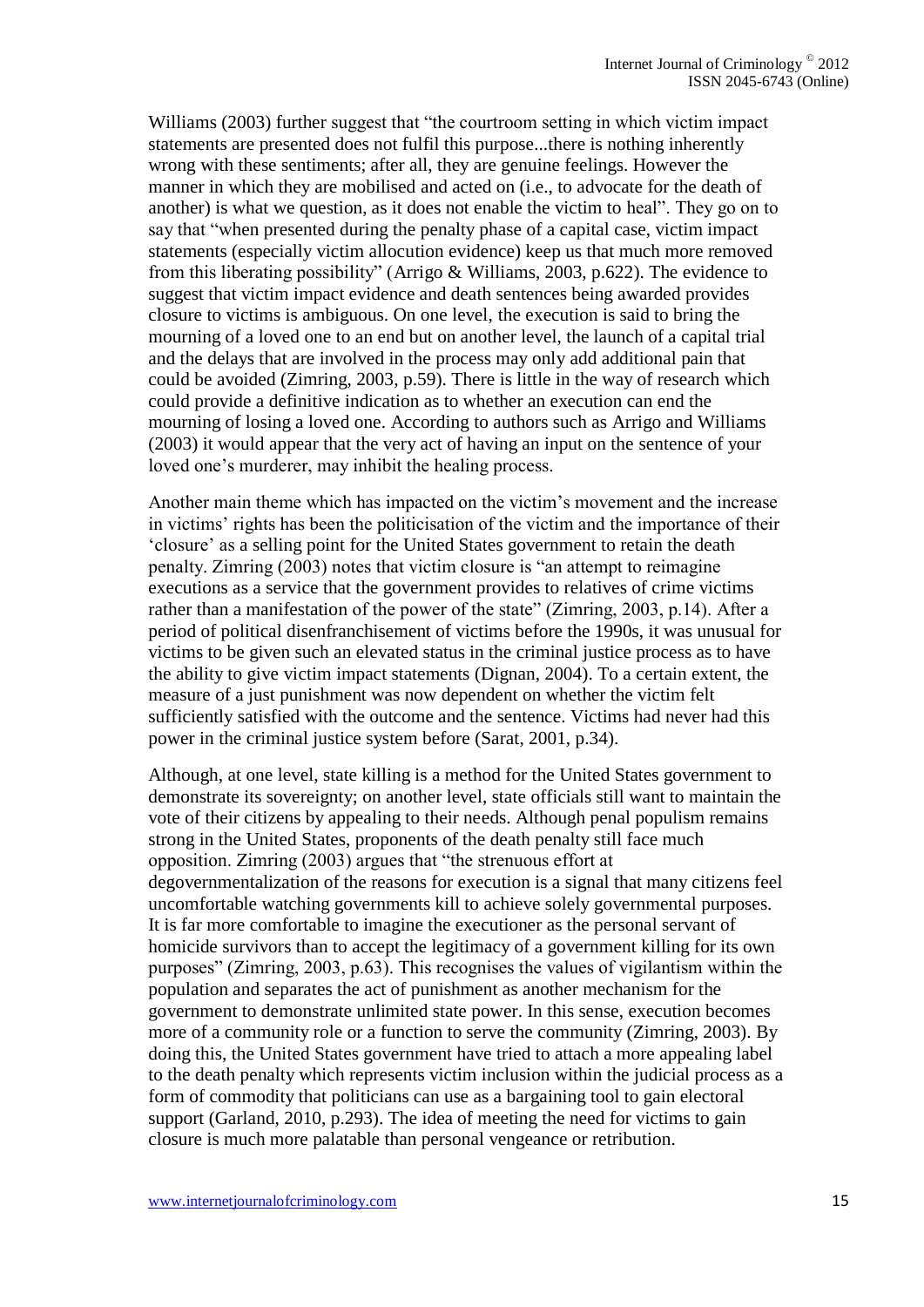Politicisation of the victim has occurred in the United States and this chapter has looked in greater detail at this new consumer role they have been accorded in respect of the victims' rights in capital proceedings. The right to give a victim impact statement has possibly been the most influential change. This came as a result of *Payne v. Tennessee* (1991) which opened the door for victims to demonstrate how the crime has impinged upon their lives. This decision however was not received without denunciation. Critics argue that the introduction of victim impact statements has brought compassion and prejudice into the courtroom upon decisions that should be based solely on reason and the elements of the crime itself, given that every life should be of equal worth. Evidence from studies (Younglove et al., 2009) would seem to suggest that by increasing scope for who the victim is and the emotion brought by these statements have undoubtedly influenced jury decisions and created inconsistency in sentencing.

Sarat (2001) argues that the outcome of *Payne* (1991) has legitimised revenge by giving victims' families and friends the opportunity to try and advocate the death of another human being. Those victims who would "resist executions explicitly designed as revenge in their name" may claim that 'closure' and 'healing' were the purpose of their involvement in the criminal proceedings (Zimring, 2003, p.58). Whether closure can be achieved is proven to be disputed but it is an appealing notion that has been promoted in both media and politics to justify and gain support for the ultimate state sanction of execution.

#### **Chapter Three – Human rights issues surrounding capital punishment – an international perspective**

This chapter will discuss human rights law in relation to state executions as set out by the European Convention of Human Rights (ECHR) and the United Nations (UN) and examine to what extent this is adhered to by nations worldwide. A further insight will be provided in to those states whose laws do not correspond with contemporary human rights laws. Human rights issues have continuously provoked debate in discussions of the death penalty. For opponents of the death penalty, human rights and violation of these fundamental human rights as set out by internationally recognised political organisations, are of paramount importance to their arguments opposing capital punishment. Abolitionism is developing organically within law and policy across the globe and the vast majority of 'Western' nations have completely abolished the death penalty. However there are still a number of state governments that refuse to eliminate it as a punishment from its statute books, namely the United States of America and China, who have entered reservations in regard to international standards.

Hood (2001) describes the relatively recent shift towards notions of international standards concerning capital punishment: "What marks out the modern period from the past, when abolition was very much an internal 'national' matter, is the development from the late 1970s onwards of a European-led political movement to make abolition of the death penalty the touchstone of acceptable *international* standards of respect for human rights" (Hood, 2001, p.337).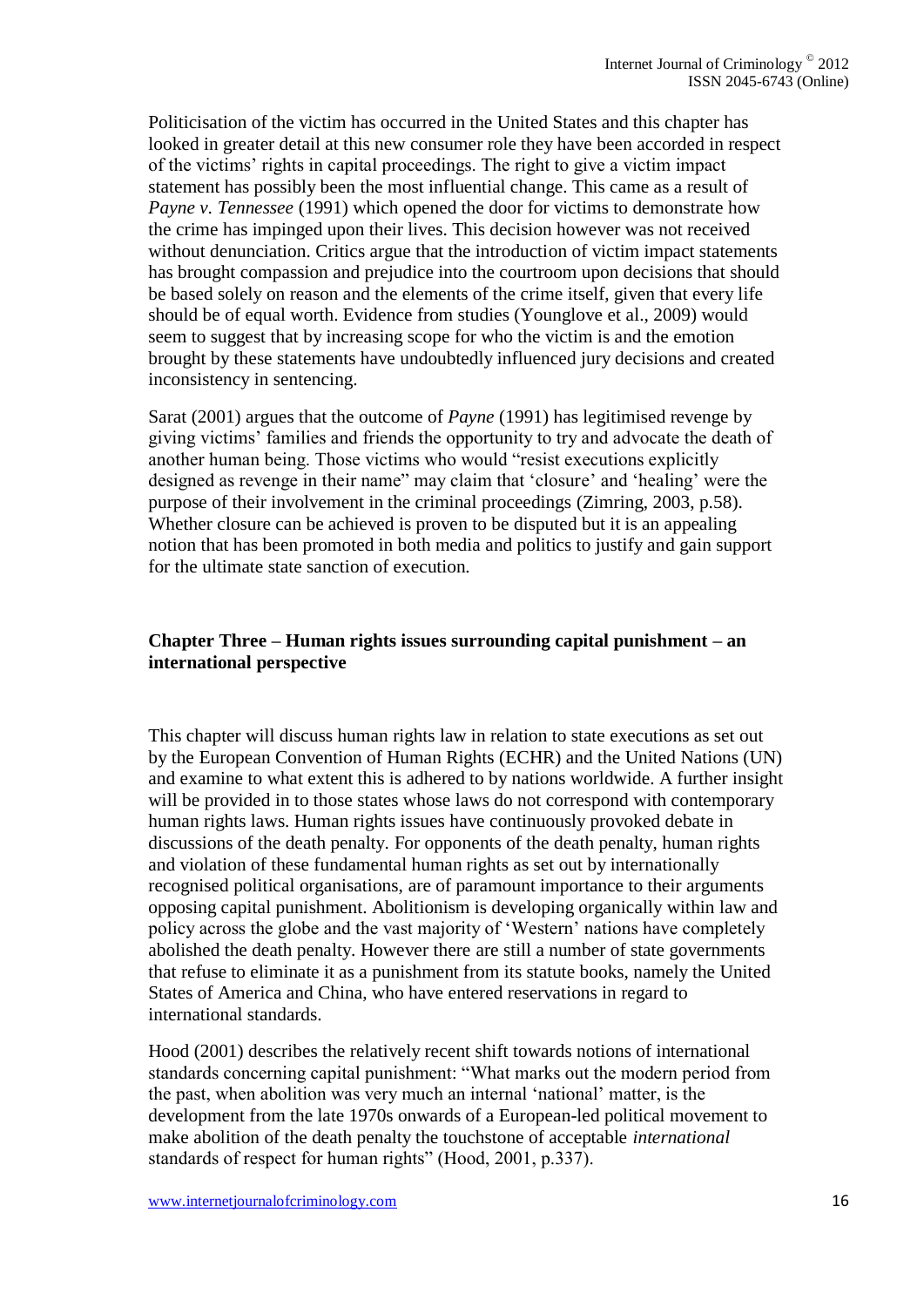In order to adequately examine the nature of the human rights laws which are associated with the death penalty, it is important to firstly acknowledge what these human rights are. Since the 1970s there have been numerous political and legal developments which have contributed to pressure to abolish the death penalty. It was however, in 1948 that the *Universal Declaration of Human Rights* (hereinafter *Universal Declaration*) was officially announced by the General Assembly of the United Nations which triggered international recognition for respect of human rights with regard to punishment. Schabas (1997) declared this as "the cornerstone of contemporary human rights law" (Schabas, 1997, p.23) and the United Nations (2012) proclaimed that it "has inspired a rich body of legally binding international human rights treaties" (United Nations, 2012). The *Universal Declaration* did not include any reference to capital punishment or the abolition of it, however article 3 stated that "everyone has the right to life, liberty and security of person" (Article 3). Schabas (1997) argues that "because of its role in the subsequent elaboration of international norms and its continuing significance as a benchmark for standards of human rights, it is essential to analyse the scope of the *Universal Declaration* with respect to the death penalty" (Schabas, 1997, p.24).

It was eighteen years later, in 1966, that the *International Covenant on Civil and Political Rights* (hereinafter, *Civil Rights Covenant*) was developed as a result of article 3 of the *Universal Declaration*, to enter into force in 1976*.* Article 6 of the *Civil Rights Covenant* begins with the proclamation that "every human being has the inherent right to life. This right shall be protected by law. No one shall be arbitrarily deprived of his life" (Article 6(1)). Within article 6, reference to the abolition of the death penalty is given twice however does not refer to the abolition as an obligatory action but more of an undesired limitation to the "inherent right to life". Schabas (1997) describes how "interpreters of article 6 have been torn in two directions between viewing article 6 as being essentially permissive, and therefore, 'recognizing' the death penalty as being beyond the scope of the right to life, and being restrictive, admitting the existence of the death penalty as a regrettable and temporary compromise, but viewing it as being ultimately incompatible with the right to life in its most pure expression" (Schabas, 1997, p.94). Drafters believed that proclaiming, without equivocation, the abolition of the death penalty could serve to isolate certain powerful and influential states (such as the United States of America) whose statute books retain the death penalty. As a compromise, the death penalty was still declared as the ultimate limitation to the right to life but in no way, was the UN endorsing the delay of abolition (Schabas, 1997, p.24-5).

The *Universal Declaration* and the *Civil Rights Covenant* are two of the key pieces of human rights legislation that exist with regard to the death penalty. Neither the *Universal Declaration* nor the *Civil Rights Covenant* are binding treaties therefore countries whose laws still permit the death penalty may use this punishment. However the UN have put into place a number of safeguards and restrictions, for example article 6 states that the death penalty shall be imposed "only for the most serious crimes" (Article 6(2)) and "shall not be imposed for crimes committed by persons below eighteen years of age and shall not be carried out on pregnant women" (Article 6(5)). Prokosch (1998), a coordinator of Amnesty International, stated that international human rights standards are progressively restricting the application of the death penalty in the retention states and the standards tend to be abided by (Prokosch, 1998, p.3). Narrowing down the scope of the death penalty so that it is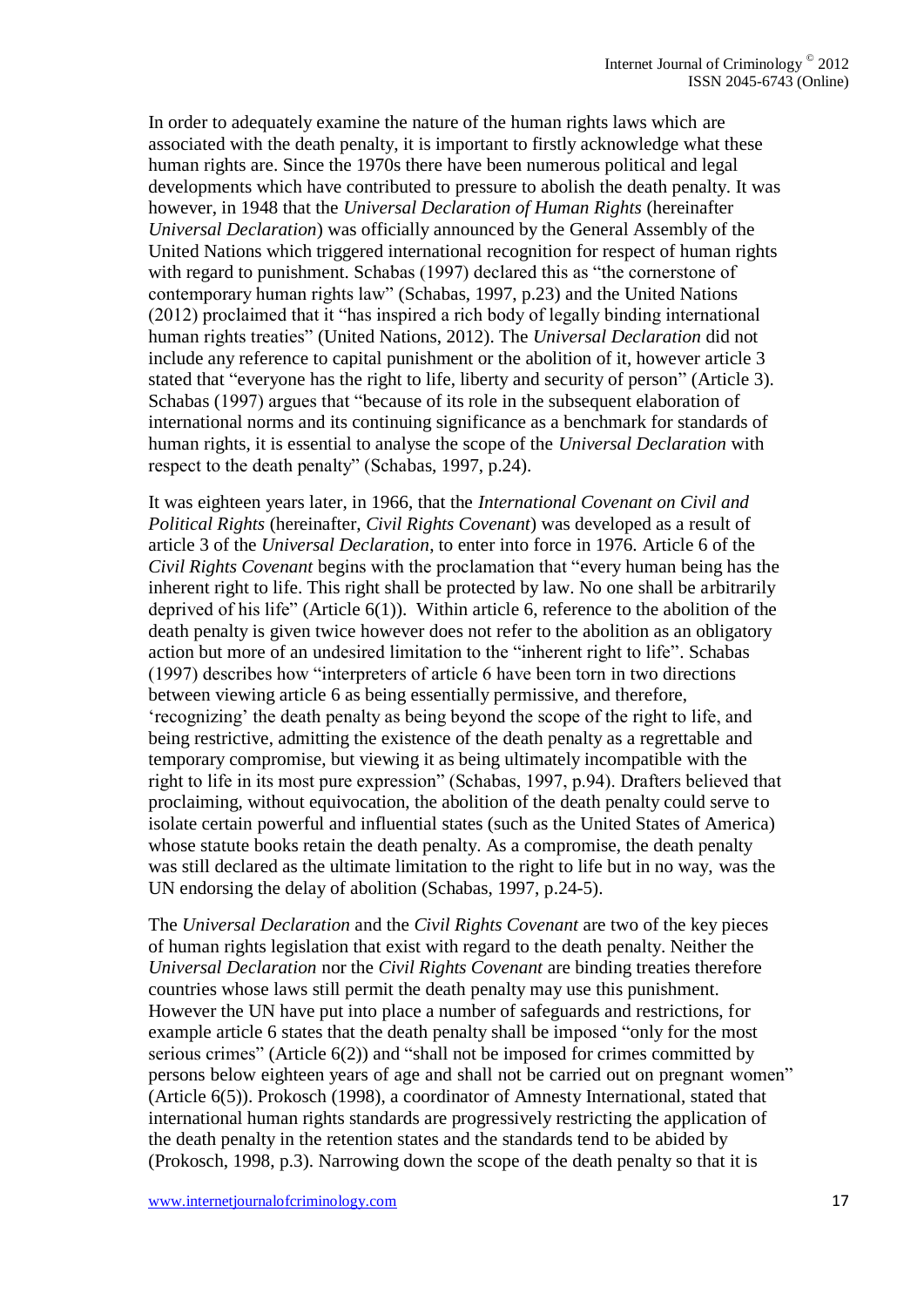only used for the 'most serious crimes' excludes the enforcement of the death penalty "for economic and other so-called victimless offences, actions relating to prevailing moral values, or so-called religious offences as well as activities of a religious or political nature...or other vaguely defined acts usually described as 'crimes against the State' [they] do not by themselves fall within the category of 'most serious crimes'" (UN GA Special Rapporteur, 2004). Nevertheless, China is the most prominent exception to this rule as they annually execute more persons than all other countries combined, including death sentences for non-violent acts such as bribery and embezzlement (Prokosch, 1998, p.4). China's exceptional violation of human rights will be discussed later in this chapter.

Amnesty International is the central organisation that fights for human rights worldwide and are particularly involved in the battle for the abolition of the death penalty. Amnesty International's stance upon the death penalty, which is documented in much of their literature, is clear and unapologetic:

"Amnesty International opposes the death penalty in all cases without exception regardless of the nature of the crime, the characteristics of the offender, or the method used by the state to kill the prisoner. The death penalty is the ultimate denial of human rights. It is the premeditated and coldblooded killing of a human being by the state in the name of justice. It violates the right to life as proclaimed in the Universal Declaration of Human Rights. It is the ultimate cruel, inhuman and degrading punishment." (Amnesty International, 2007, p.1)

Amnesty's key argument is that human rights are something which are inalienable; they cannot be taken away from anybody, irrespective of what offence they have committed. "They are accorded equally to every individual regardless of their status, ethnicity, religion or origin... Human rights apply to the worst of us as well as the best of us, which is why they are there to protect all of us" (Amnesty International, 2007, p.6). One of Amnesty's key concerns in regard to this is that, despite being ideologically universal in nature, human rights tend to be adhered to more in developed Western countries than those that are less developed. "Although they have been often developed in a Western context, they are not Western in content but derive from many different traditions and are acknowledged by all the members of the United Nations..." (Amnesty International, 2007, p.7).

Another of Amnesty International's key concerns is the discriminatory manner in which the death penalty is applied. Much of the academic literature which assesses the use of the death penalty draws upon certain state's uses of the death penalty as a crime control tool. However there is some evidence of repression and over-use against certain ethnic groups.

"In country after country, it is used disproportionately against the poor or against racial or ethnic minorities. It is also used as a tool of political repression. It is imposed and inflicted arbitrarily. It is an irrevocable punishment, resulting inevitably in the execution of people innocent of any crime. It is a violation of fundamental human rights" (Amnesty International, 2007, p.1).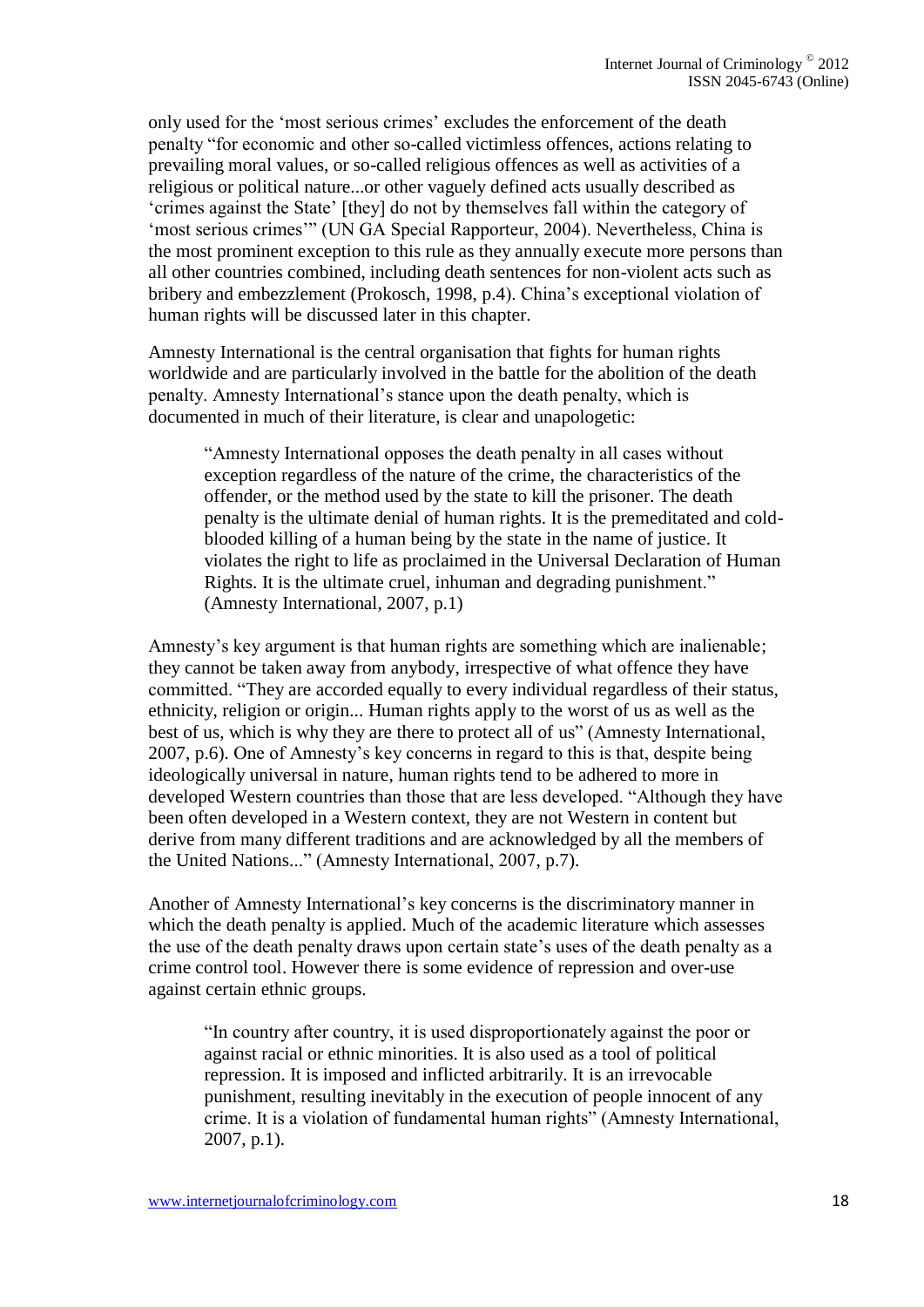Unnever (2010) found in his research that a higher demand for more punitive sanctions and the death penalty occur where there is greater ethnic intolerance. In these societies, Unnever (2010) claims that "the public views crime through a jaundiced racial lens that often associates crime with 'others' – marginalised minority groups who are disliked by dominant members within a society" (Unnever, 2010, p.467). This disproportionate and discriminatory application of the death penalty is the "ultimate denial of dignity and worth of the human person" and contradicts the value of articles 2 and 7 of the *Universal Declaration of Human Rights* (Prokosch, 1998, p.3). Unnever (2010) further argues that in societies where racial intolerance exists:

"...people perceive crime control efforts through a racialized lens. Therefore, these people typify race with crime and crime with race and, as a result, perceive that crime control policies will disproportionately affect individuals that they particularly do not like; the racialized 'criminal other'" (Unnever, 2010, p.480).

This would appear to be true in the United States of America where 62 per cent of the prison population is made up of Blacks and Hispanics, despite these groups comprising only 25 per cent of the total population (Human Rights Watch, 2002). The Supreme Court has been subjected to allegations of racial discrimination: for example in *Coker v Georgia* (1977), it was brought to the jury's attention that in the previous twenty years, black men were eighteen times more likely to be sentenced to death for raping a white woman than a white man for the same offence (Ogletree, Jr., 2002, p.27). Despite the United Nations' proclamation in the *Universal Declaration of Human Rights* that all human beings are entitled to the right to life "without distinction of any kind, such as race, colour, sex, language, religion, political or other opinion, national or social origin, property, birth or other status" (Article 2). It would appear that the USA may be guilty of discrimination, whether intended or not. Fellner (2012), of Human Rights Watch notes that "both international human rights law and U.S. constitutional law prohibit racial discrimination... both are violated by laws that explicitly permit or require adverse distinctions on the basis of race" (Fellner, HRW, 2012).

The USA has remained a retentionist country despite increasing political pressure coming from Europe to abolish capital punishment. There are now 97 countries that have abolished the death penalty and outlawed it from their constitutions completely, the majority of which have done so on human rights footings (Amnesty International, 2006, p.6 & 2012). Garland (2010) refers to the recent international shift towards abolitionism as the "age of abolition" and claims that this European-led movement has "made America an anomaly, the last remaining holdout in a historical period that has seen the Western nations abolitionism as a human rights issue and a mark of civilisation" (Garland, 2010, p.11). The USA is perceived to be the ultimate 'Western democracy' yet it continues to use the death penalty as a form of punishment.

Hood (2001) notes that the USA have entered reservations with regard to article 7 of the *Civil Rights Covenant* which proclaims "no one shall be subjected to torture or to cruel, inhuman or degrading treatment or punishment" (Article 7). The USA advocated that it would only observe article 7's prohibition of "cruel, inhuman or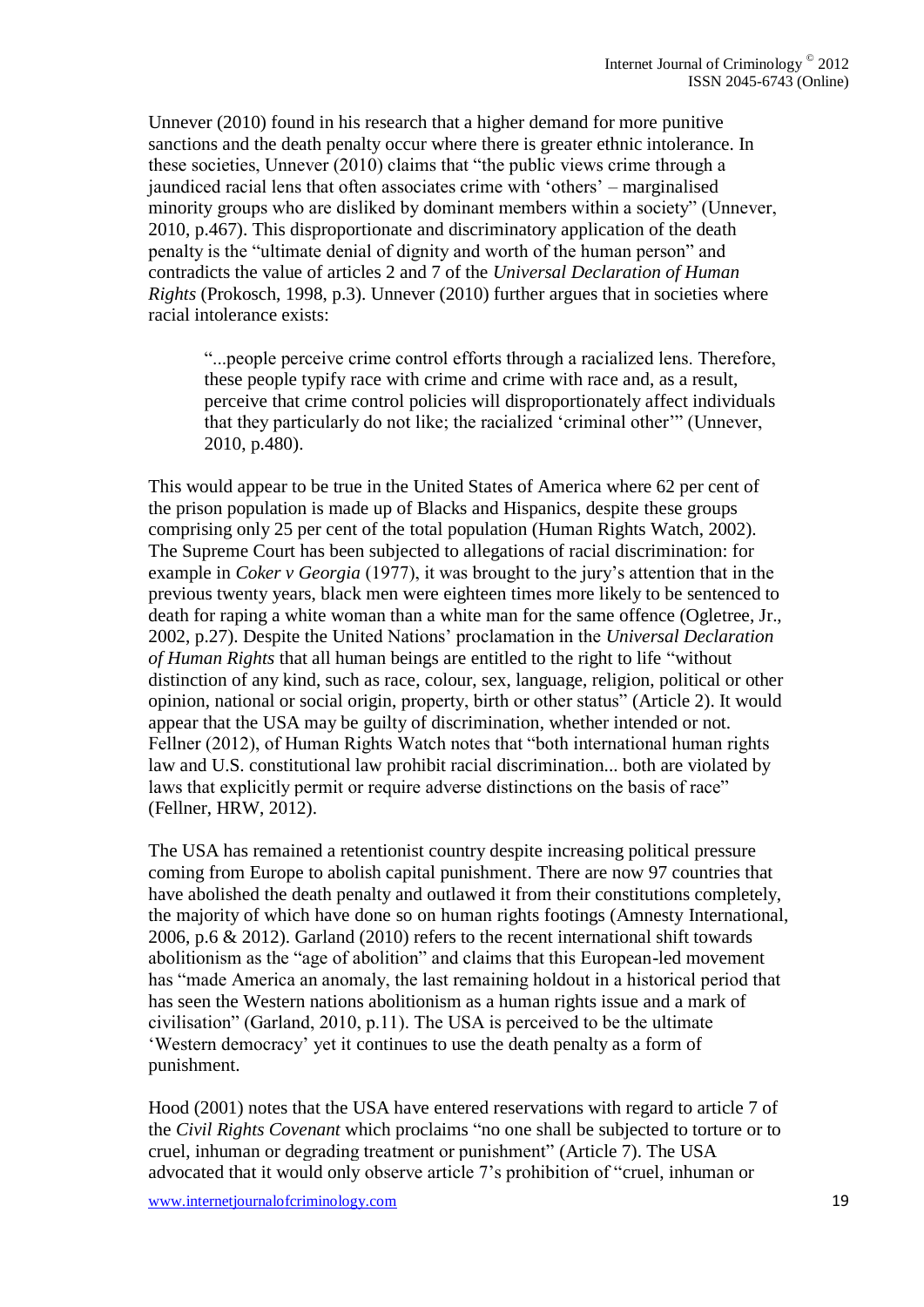degrading treatment or punishment" as defined by the Fifth, Eighth or Fourteenth Amendments and the Supreme Court's interpretation of their constitution (Schabas, 1997; Hood, 2001). The United States takes a 'relativistic' or 'just desserts' position on punishment, at least in part because this is popular with many voters. The political pressure and public demand for strict sanctions prevents them from abolishing it, this is known as penal populism. Unnever (2010) argues that those who are in favour of retaining or reinstating the death penalty tend to be less resistant to penal populism. It is the influence of "populist politicians" and their ability to exaggerate the notion of the criminal 'other' and heighten the tension around terrorist attacks that helps to fuel demand for a punitive culture (Unnever, 2010, p.465).

China has also been highlighted as being a country that operates in breach of the international standards in regard to capital punishment. Data indicates that China accounts for over 70 per cent of executions across the world, and this has a major impact on both perceptions and statistics (Lu & Miethe, 2007, p.7-8). Although the United States is seen to be the anomaly in the context of Western nations, China stands out as the global anomaly and skews all trends on capital punishment. Lu and Miethe (2007) argue that the "...patriarchal socio-political system during the imperial rule and the Communist ideology in the first thirty years of the PRC (People's Republic of China) served as a catalyst for the inquisitorial legal system in which defendant's rights were subject to the interest of the state and the collective good. Under these conditions, pro-death penalty policies seemed to be a natural consequence" (Lu & Miethe, 2007, p.8).

China's main justifications for its use of the death penalty are on the grounds of retribution, deterrence and education. "The old saying of 'a life for a life' has been deeply rooted in Chinese culture for thousands of years" (Lu & Miethe, 2007, p.24). When it comes to punishment, China's system is far removed from the growth of restoration and rehabilitation that is occurring in the UK, Australia and New Zealand amongst other countries. Deterrence is another justification for China's death penalty, although empirical evidence exists to suggest it is having a non-deterrent effect. Friedman (1984) claimed that according to the utilitarian doctrine, the death penalty may have a plausible deterrent effect in states "which use it quickly, mercilessly, and frequently" (Friedman, 1984, p.214). China uses the death penalty in a manner which is swift, certain and severe (Lu & Miethe, 2007, p.25). Wang Hanbin, Secretary General of the National People's Congress Standing Committee in China, explained how any clauses that would delay the onset of an execution would be a hindrance to "... our efforts to frighten the criminals, frustrate their arrogance, maintain public order and protect the life and property of the people" (Wang Hanbin, 1983 cited in Amnesty International, 1984). The last of China's justifications of the death penalty is based on the moral grounding that it can be an educative tool. Deng and Mao were amongst the leaders in China who believed the death penalty to be a 'necessary' educative tool and believed in the popular Chinese proverb: "killing one to warn a hundred" (Lu & Miethe, 2007, p.24).

Despite external pressures coming from the international abolition movement and the human rights campaign, it would appear that China's historical tradition of execution and punitive roots of retribution will prohibit the abolition of capital punishment in the near future.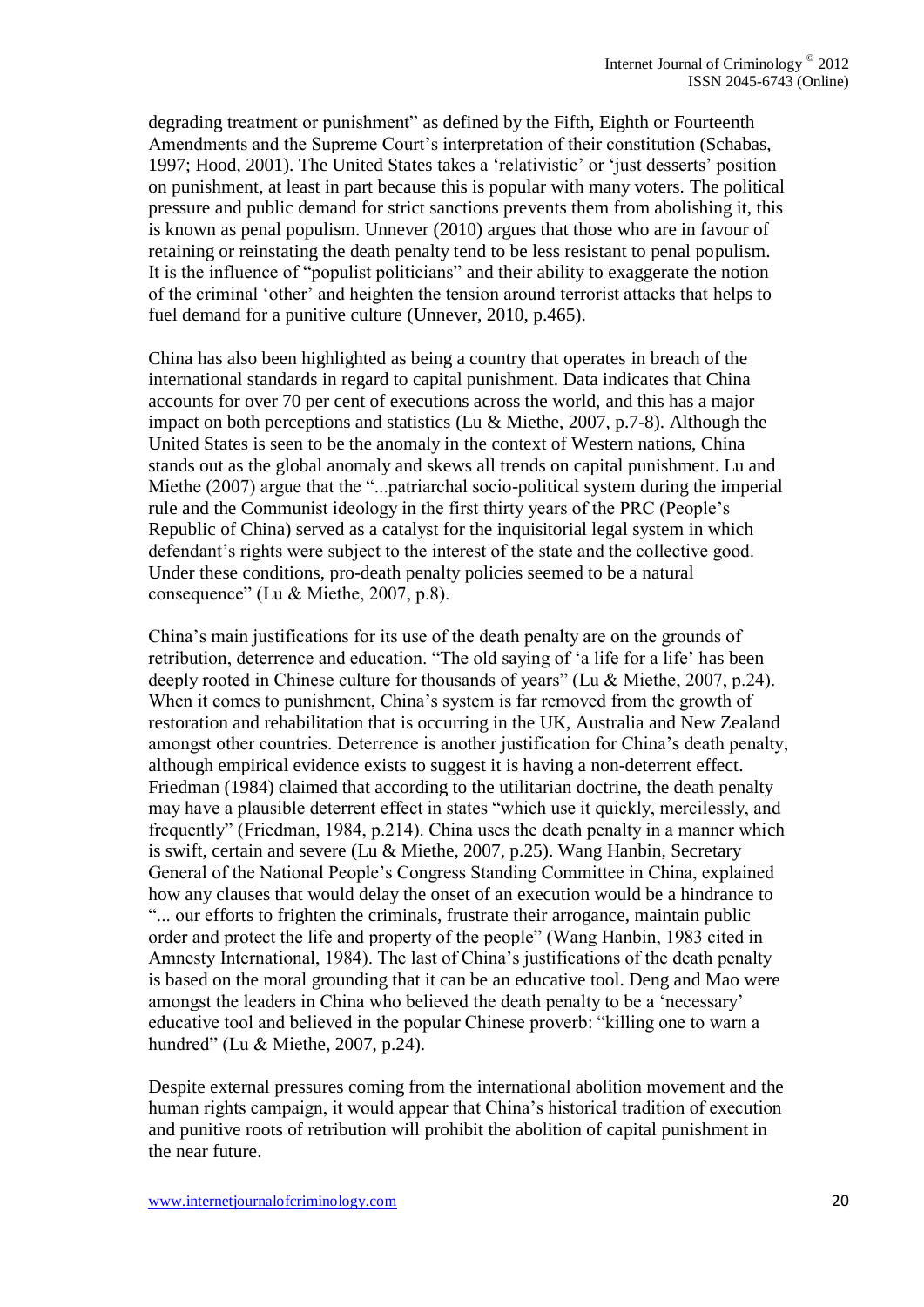"The current death penalty policy in China can be summarized with reference to three basic principles: (1) it cannot be without the death penalty; (2) it cannot be with the excessive use of the death penalty; and (3) it must prevent erroneous killing" (Lu & Miethe, 2007, p.25-26).

Their constitution prohibits the abolition of the death penalty; it is only through external pressures that the prevention of excessive and erroneous killings has been incorporated into the legislation (Lu & Miethe, 2007, p.26). Seemingly the latter two statements are not adhered to as China continues to kill thousands every year. This often occurs without a fair trial or opportunity to appeal and so frequently and swiftly that the likelihood of performing executions upon innocent persons is extremely high, if not inevitable. The Special Rapporteur (2004) noted concerns for two Tibetans that were sentenced to death in 2002 for supposedly causing an explosion: "Reports indicate that the trial was unfair and based mainly on circumstantial evidence. Besides, confessions were allegedly obtained under torture and the two accused did not have access to a lawyer during their trial (UN Special Rapporteur, 2004, p.17). Amnesty International have countless concerns about the People's Republic of China; these include the lack of legal safeguards, unfair detention and excessive executions (Amnesty International, 1984, p.1). China is in constant breach of international human rights according to the *Universal Declaration* and the *Civil Rights Covenant*. Lu and Miethe (2007) argue that despite, the abolition movement and reduced use of the death penalty in other parts of the world, China's persistent and increased use of it overshadows improvements elsewhere (Lu & Miethe, 2007, p.7).

The final aspect of human rights to be considered is the methods of execution which are used. The most common process for execution used at present is the lethal injection. Historical methods of execution included hanging, drawing and quartering, burning and decapitation amongst many other cruel mechanisms for the taking of one's life. In the twentieth century however, there is a strong desire to take the lives of criminals in the most painless and humane manner possible in order to comply with article 5 of the *Universal Declaration*: "No one shall be subjected to torture or to cruel, inhuman or degrading treatment or punishment" (Article 5). Florida substituted electrocution with the lethal injection after the Florida Supreme Court deemed electrocution unconstitutional in 2000. This came after the 'botched' execution of Cuban, Pedro Medina in 1997 who was set alight in the chair. In order to suppress adverse public opinion, and conform to 'humane' means of killing, Florida changed its default form of execution to the lethal injection (Sarat, 2001, p.62-63). The lethal injection is supposed to be the fastest and most painless method of execution. First the prisoner is sedated, then injected with deadly poisons which paralyse the lungs and heart (Sarat, 2001, p.62). Nevertheless, there have been several reports of cases where the lethal injection has caused problems. For example in Ohio, Romell Broom was subjected to spending hours strapped to a gurney during which time the prison staff and medical assistants attempted to locate a viable vein that they could insert the poisonous chemicals (Pilkington, 2012). Amnesty International (2007) highlight the stories of Coronado, 1998 and Diaz, 2006 who took eighteen and thirty-four minutes to die by lethal injection while the offender's family watched. In Diaz's case, it took a second dose of fatal substances before he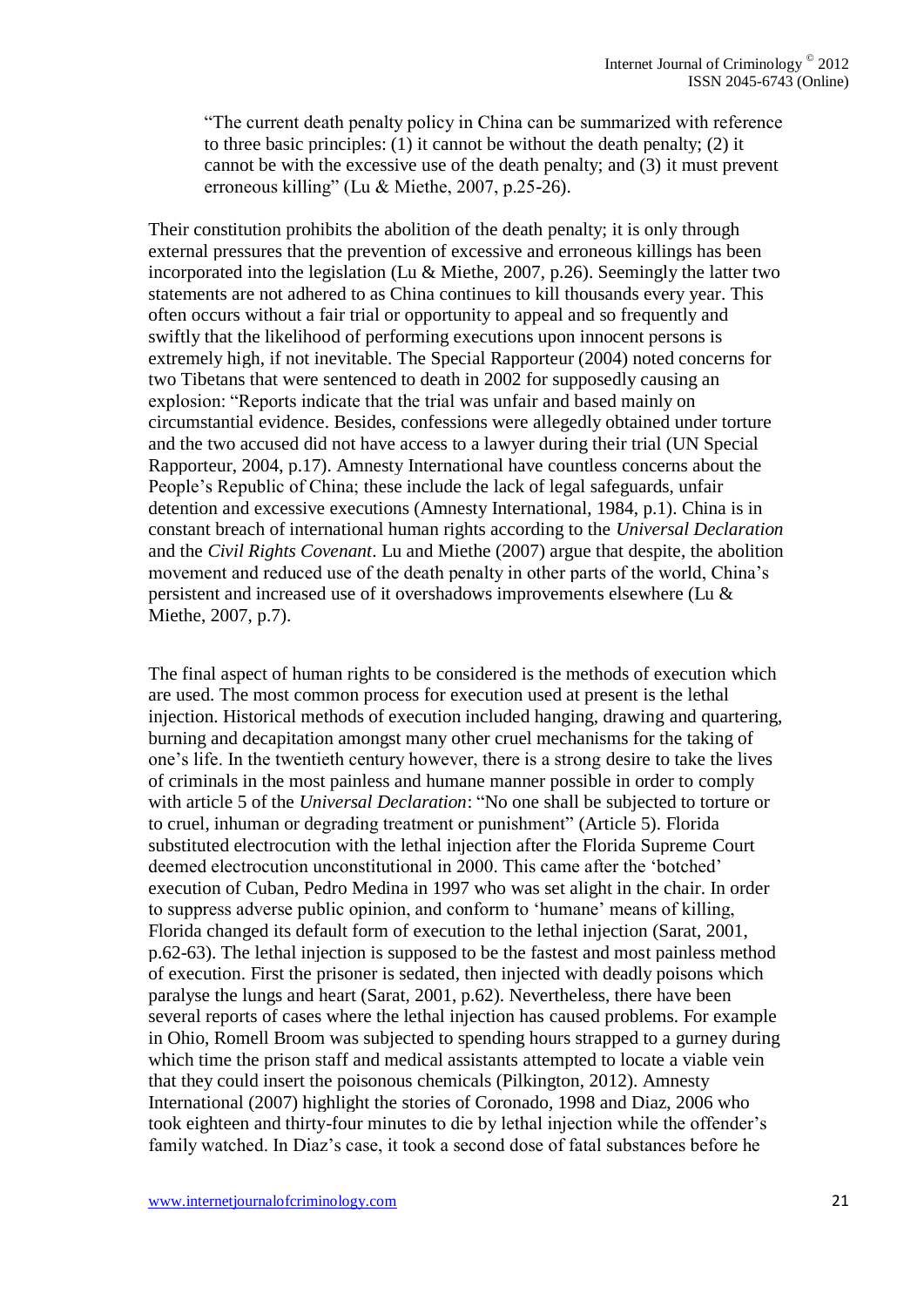was declared dead; the whole ordeal was televised live (Amnesty International, 2007, p10-11).

Amnesty International claim that no form of execution is humane or painless and it is not solely about the actual execution; "it must be remembered the death penalty is not only about the minutes during which the prisoner is brought from the cell and killed; a prisoner lives with the penalty of death hanging over their head from the moment he or she is sentenced to the moment of unconsciousness and death" (Amnesty International, 2007, p.11). Moreover, Pitts (1997) argued, in respect of the Medina execution: "Seeking a 'humane' form of execution has nothing to do with it. It is not about sparing the condemned, but sparing ourselves. We like to keep the whole awful business at arm's length, to tell ourselves capital punishment is civilised" (Pitts, 1997 cited in Sarat, 2001, p.65). This begs the question as to whether the objective to make state killings more 'humane' in the name of human rights or whether it is a mechanism designed to make the process more palatable to those responsible for performing the execution? Is it a governmental tool to justify to the public, pre-meditated killings in their name? Amnesty International (2007) argue that this is the real reason for the scientific advances to make executions as painless as possible; it is for selfish reasons rather than to comply with article 5 of the *Universal Declaration*. There have been many cries from victims and victims' families to actually make the condemned suffer a lot more.

This chapter has provided an examination of the human rights laws which exist in relation to the death penalty and the extent to which nations across the world adhere to current legislation. Amnesty International and the United Nations are the two key organisations involved in worldwide abolition of the death penalty and the enforcement of fundamental human rights. Schabas (2002) takes a positive stance upon universal abolition and states that "the day when abolition of the death penalty becomes a universal norm, entrenched not only by convention but also by custom and qualified as a peremptory rule of *jus cogens*, is undeniably in the foreseeable future" (Schabas, 2002, p.3) However there are more pessimistic scholars, that discern the static position that China is currently holding with regard to the death penalty, and predict a more troublesome journey for abolitionists and human rights activists. Unnever (2010) is one of these scholars: "at this point, if the key to securing abolition over the long term is to have the world's population define the death penalty as a human rights violation I believe abolitionists have a long road to travel (Unnever, 2010, p.480). Evidence provided in this chapter suggests that persuading China on a voyage towards abolitionism might be the most crucial piece of the jigsaw needed to achieve universal abolition and respect for human rights. Currently both the United States of America and China, are upholding their sovereignty and retaining the death penalty even if only as a symbolic function of the war against crime.

### **Conclusion**

This dissertation has analysed three of the key contemporary controversies surrounding the death penalty and sought to answer some of the significant questions that academics and scholars alike, have been researching for decades. The issues concerning the death penalty are of interest in the fields of law, sociology and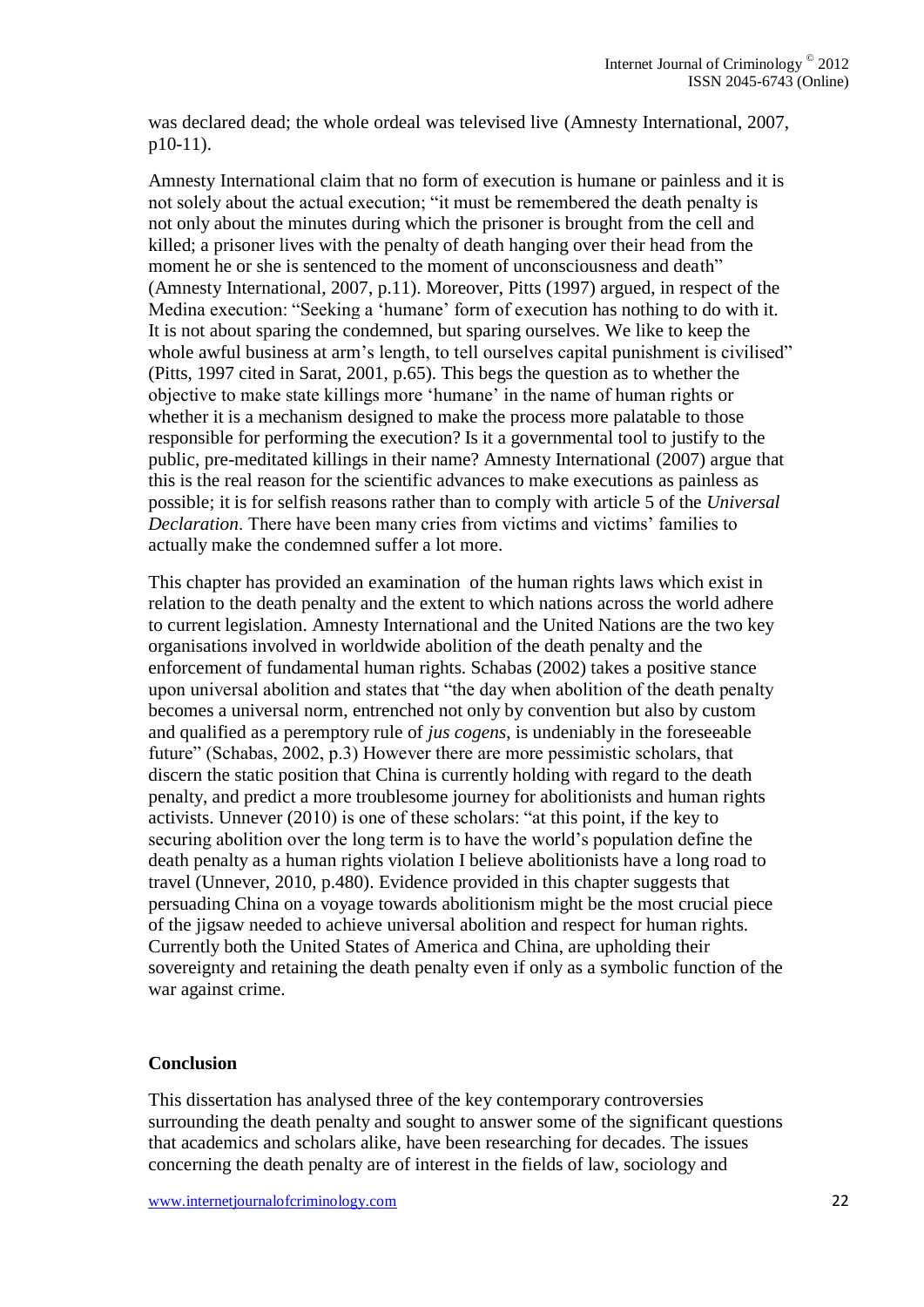politics. The areas that this paper explored were the deterrence effect, victim-impact and closure, and the human rights laws issues in relation to the death penalty.

Chapter One focused upon the effectiveness of the death penalty as a method of deterring crime. In essence this is an empirical question and the evidence, or lack thereof, of a deterrence effect suggests that imposing death upon criminals does not generally deter other potential killers. The statistical evidence is ambiguous at best but the inability to find any clear correlation between deterrence and average homicide rates suggests that there is a non-deterrent effect. In the United States, the lack of certainty and celerity of the sanction would appear to undermine any deterrent effect. There is controversy, uncertainty and delays (on average ten years) surrounding every execution which are unlikely to prevent rational thinking offenders. Furthermore, 'one-off' offenders who commit crimes of passion, or offenders whose mental incapacities do not allow for them to comprehend a death sentence, are often not taken into account by advocates of capital punishment (Amnesty International, 2007).

Shepherd (2005) argues that capital punishment achieves the opposite of the desired effect and creates a brutalisation effect which is ultimately counter-productive. Hood (2001) states that "it legitimizes the very behaviour – killing – which the law seeks to repress...It therefore undermines the legitimacy and moral authority of the whole legal system" (Hood, 2001, p.332). There is much evidence which fosters the argument that the states which retain the death penalty use it as a symbolic mechanism in order to uphold their sovereignty and, in some cases, a political tool to repress citizens whose "governments deem it expedient to eliminate" (Amnesty International, 2007 p.7).

A more recent development within the criminal justice system is the attention paid to victims, due to their politicisation and the growing victims' rights movement. Chapter Two analyses the status of the victim within the capital trial process and the importance of the introduction of victim-impact statements. As of 1991, in the United States, victims have been granted the opportunity to provide victim testimonies. This has sparked controversy in relation to the moral justification of the impact this has in trials as the statements can have significant consequences for the fate of the offenders.

One argument presented is that, giving testimony to their loved one's worth can be cathartic and provide closure for the friends and family of victims. Nevertheless opponents claim that advocating the death of another person is solely symbolic of personal vengeance and could actually impede the healing process (Arrigo & Williams, 2003, p.619). Moreover the implications for sentencing consistency is highly debatable. Victim impact statements are seen to be very influential in capital trials, which when presented, deliver a greater number of death sentences due to their emotionally-fuelled nature. This then raises the question as to whether victims' character statements or even photos and videos of the murder victim, should be admissible in court as they are irrelevant to the moral blameworthiness of the defendant (Younglove et al., 2009). Ultimately, the victim impact statement is a political tool which allows the government to conduct state killings as a means of total state power, yet present them as a service to victims' families to help them achieve closure (Garland, 2010). The apparent consideration of victims' families is much more appealing to proponents of capital punishment to justify a brutal act.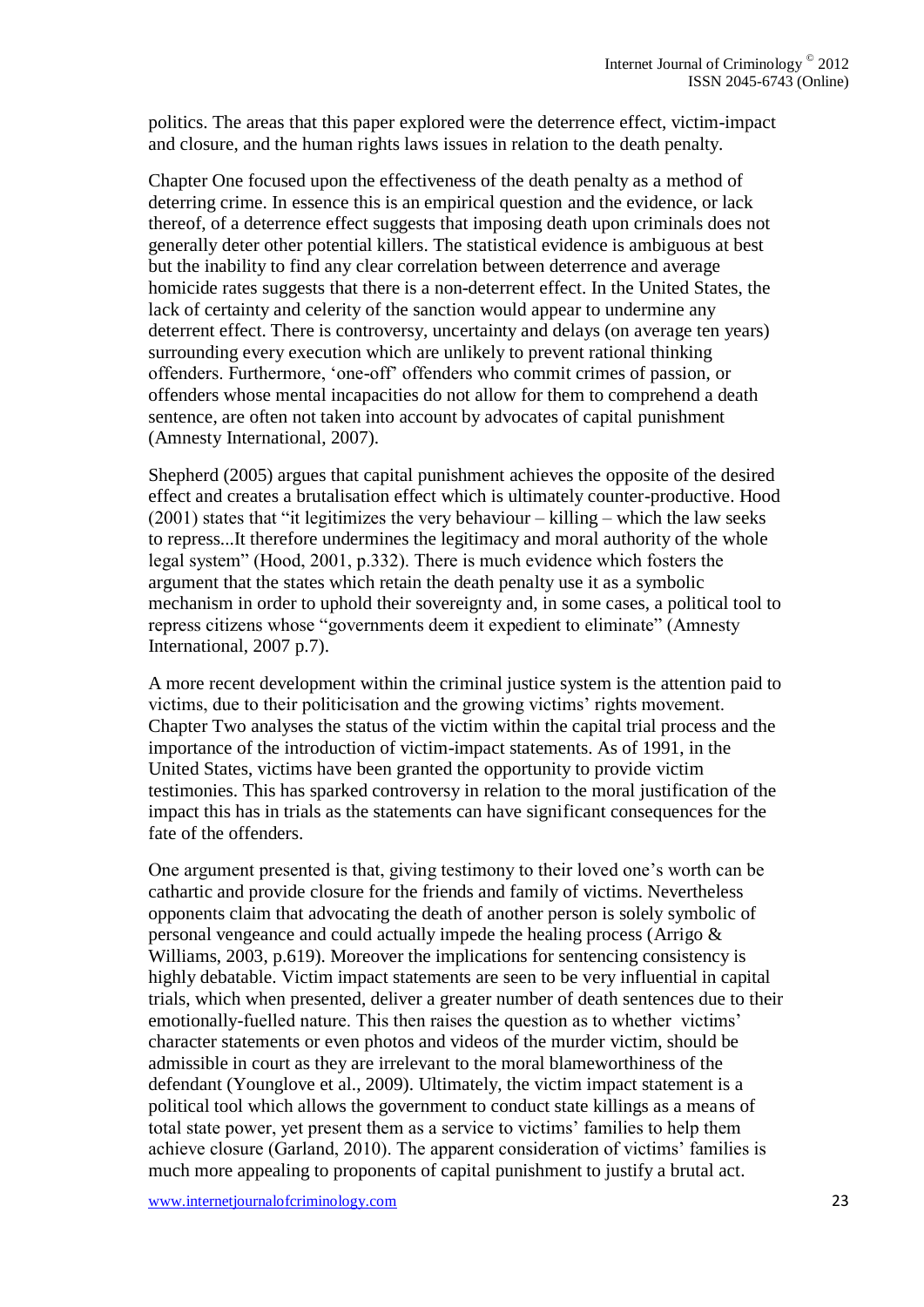The third and final chapter discusses the extent to which human rights laws clash with the retentionist states' justifications for upholding the death penalty in their statutes. Amnesty International and the United Nations are in continuous battle to secure universal abolition but fear that including the abolition of the death penalty *without exception,* may only serve to isolate states that are determined to continue performing state killings. They have compromised by setting safeguards and restrictions and stress that it should only be imposed for the most serious crimes. Nevertheless these limitations are still violated by certain nations, particularly China. It is strongly argued that so long as the death penalty exists, this will inevitably result in the loss of innocent lives due to unfair trials, racial bias and torture-induced admissions. Countries may use the death penalty as a form of demonstrating its sovereignty but there is little evidence to suggest that it has any positive impact upon reducing crime.

Overall, this paper has evaluated some of the key conflicts, but the evidence would suggest capital punishment does not achieve its primary function which is to deter potential criminals. Neither is there any overwhelming evidence in favour of its benefit as a healing tool for victims. It is often abused by governments and politicians as a tool of repression and undermines several fundamental human rights. The road to reaching universal abolition appears to be filled with obstacles.

#### **Bibliography**

#### **Books and Journals**

AGUIRRE, Jr. A., DAVIN, R. P., BAKER, D. V., & KONRAD, L. (1999). Sentencing Outcomes, Race, and victim evidence in California: A pre- and post-Payne comparison. *The Justice Professional*, Vol. 11 (3), 297-310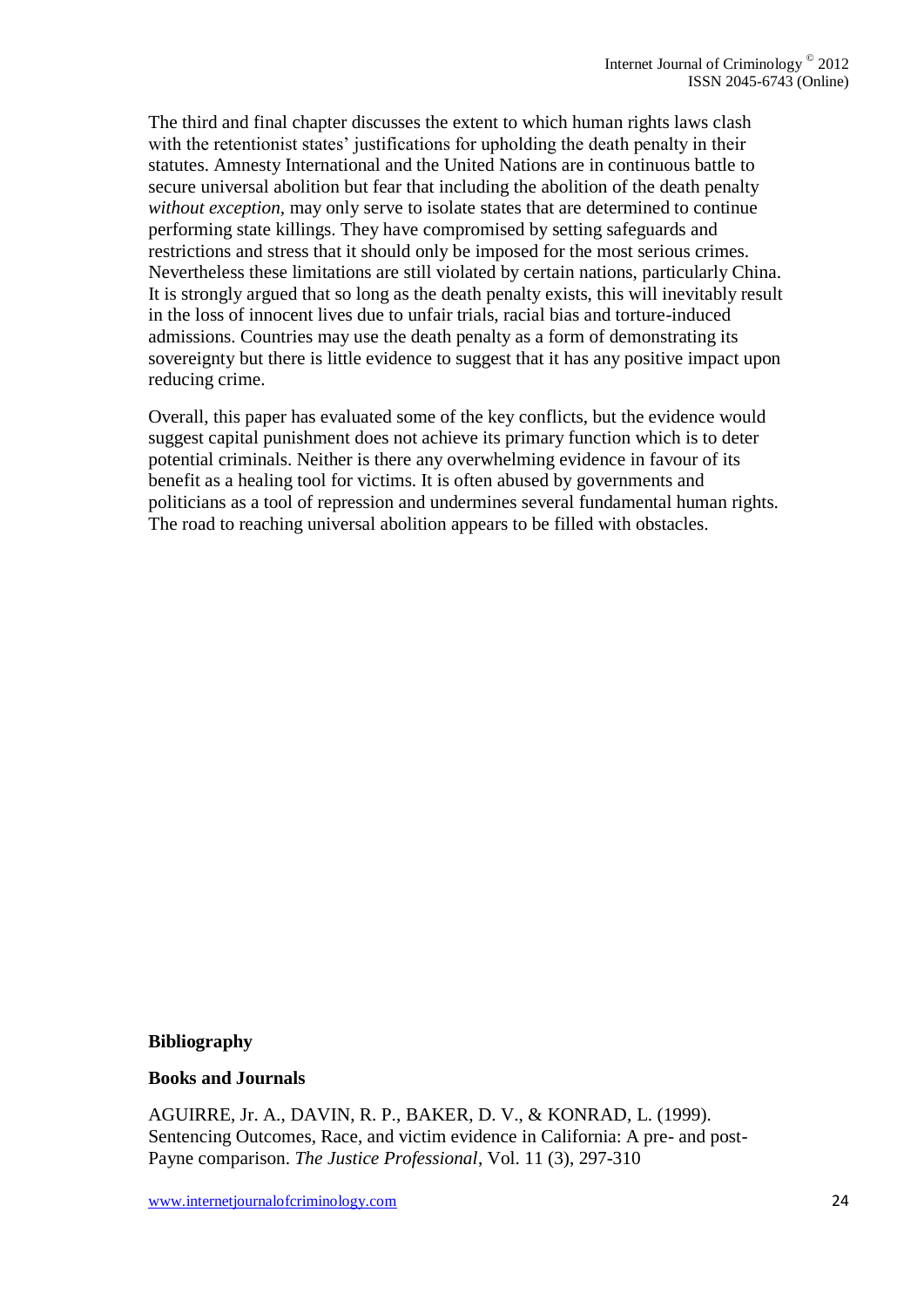AMNESTY INTERNATIONAL (1984) *China Violations of Human Rights: Prisoners of Conscience & The Death Penalty in the People's Republic of China*. London: Amnesty International Publications

AMNESTY INTERNATIONAL (2006) *International Standards on the Death Penalty*. January 2006. AI Index: ACT 50/001/2006

AMNESTY INTERNATIONAL (2007) *The Death Penalty, Questions and Answers*. April 2007. AI Index: ACT 50/010/2007

AMNESTY INTERNATIONAL (2007) *The Death Penalty V. Human Rights: Why Abolish the Death Penalty?* September 2007. AI Index: ACT 51/002/2007

ARRIGO, B. A. And WILLIAMS, C. R., (2003) Victim Vices, Victim Voices, and Impact Statements: On the Place of Emotion and the Role of Restorative Justice in Capital Sentencing. *Crime and Delinquency*, Vol. 49 (4), 603-626

BEDAU, H. A., (1994a) American Populism and the Death Penalty: Witnesses to an Execution. *Howard Journal of Criminal Justice*, Vol. 33 (4), 289-303

BEDAU, H. A., (1997) *The Death Penalty in America: Current Controversies*. Oxford: Oxford University Press

BOHM, R. M., (2011) *DeathQuest: An Introduction to the Theory and Practice of Capital Punishment in the United States*. 4<sup>th</sup> Ed. Ohio: Anderson Publishing Co.

BOWERS, W. J. And PIERCE, G. L., (1980) Deterrence or Brutalization: What is the Effect of Executions? *Crime and Delinquency*, Vol. 26 (4) 453-484

DIGNAN, J. (2004) *Understanding victims and restorative justice*, Maidenhead: Open University Press.

DONOHUE, J. J. And WOLFERS, J., (2005) Uses and Abuses of Empirical Evidence in the Death Penalty Debate. *Stanford Law Review,* Vol. 58, 791-846

ESCHHOLZ, S., REED, M. D.,BECK, E. And BLUME, P. L., (2003) Offenders' Family Members' Responses to Capital Crimes: The Need for Restorative Justice Initiatives. *Homicide Studies,* Vol. 7 (2), 154-181

FRIEDMAN, L. M., (1984) *American Law: An Introduction*. New York: W. W. Norton & Co

GARLAND, D., (2005) Capital Punishment and American Culture. *Punishment & Society*, Vol. 7 (4), 347-376

GARLAND, D., (2010) *Peculiar Institution*. Oxford: Oxford University Press

HAAG, E. V. D., (1969) On Deterrence and the Death Penalty. *The Journal of Criminal Law, Criminology, and Police Science*, Vol. 60 (2), 141-147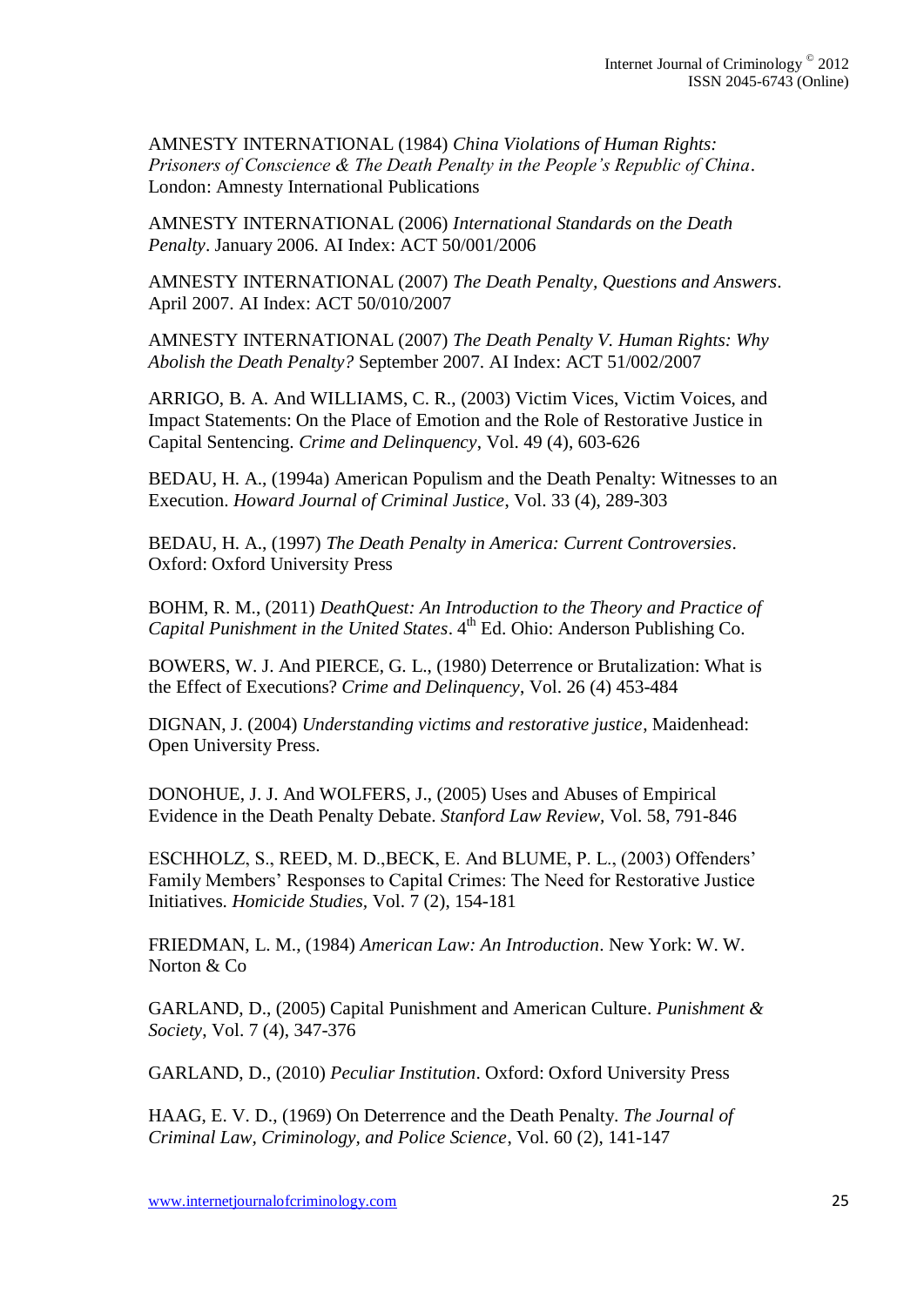HOOD, R., (2001) Capital Punishment: A Global Perspective. *Punishment & Society*, Vol. 3 (3), 331-354

LU, H. And MIETHE, T., (2007) *China's Death Penalty: History, Law, and Contemporary Practices*. Oxon: Routledge

National Research Council Panel on Research and Deterrent and Incapacitative Effects (1978), *Deterrence and Incapacitation: Estimating the Effects of Criminal Sanctions on Crime Rates,* 3, 16 n.4

OGLETREE, C. J (Jr)., (2002) Black Man's Burden: Race and the Death Penalty in America. *Oregon Law Review*, Vol. 81 (1), 15-38

PHILLIPS, D. P., (1980) The Deterrent Effect of capital Punishment: new Evidence on an Old Controversy. *American Journal of Sociology*, Vol. 86 (1), 139-148

PITTS, L., (1997) *The Executioner's Weapons: After a Man is Burned Alive in Florida's Electric Chair, the 'New' Death Penalty Debate Focues on the Manner in Which the Condemned Are Put to Death*. Buffalo News, November 9, 1997. Cited in SARAT, A., *When the State Kills: Capital Punishment and the American Condition*. Oxfordshire: Princeton University Press

PROKOSCH, E., (1998) *Human Rights v The Death Penalty: Abolition and Restriction in Law and Practice*. (Article for a book on the death penalty to be published by the Council of Europe, tentatively Entitled: *Europe: A Death-penaltyfree Zone*). Amnesty International. ACT 50/13/98

SARAT, A., (2001) *When the State Kills: Capital Punishment and the American Condition*. Oxfordshire: Princeton University Press

SCHABAS, W. A., (1997) *The Abolition of the Death Penalty in International Law*. 2<sup>nd</sup> ed. Cambridge: Cambridge University Press

SCHABAS W. A., (2002) *The Abolition of the Death Penalty in International Law*. 3<sup>rd</sup> ed. Cambridge: Cambridge University Press

SCHUSTER, M. L. And PROPEN, A., (2010) Degrees of Emotion: Judicial Responses to Victim Impact Statements. *Law, Culture and Humanities*, Vol. 6 (1), 75-104

SELLIN, J, T., (1967) *Capital Punishment*. New York: Harper & Row Publishers

SHEPHERD, J. M., (2005) Deterrence versus Brutalization: Capital Punishment's Differing Impacts among States. *Michigan Law Review*, Vol. 104 (x) 203-256

SMITH, M. D. And ZAHN, M., (1999) *Studying and Preventing Homicide*. London: Sage Publications

UN GA (1948) *Universal Declaration of Human Rights*. GA Res. 217 A (III), UN Doc. A/810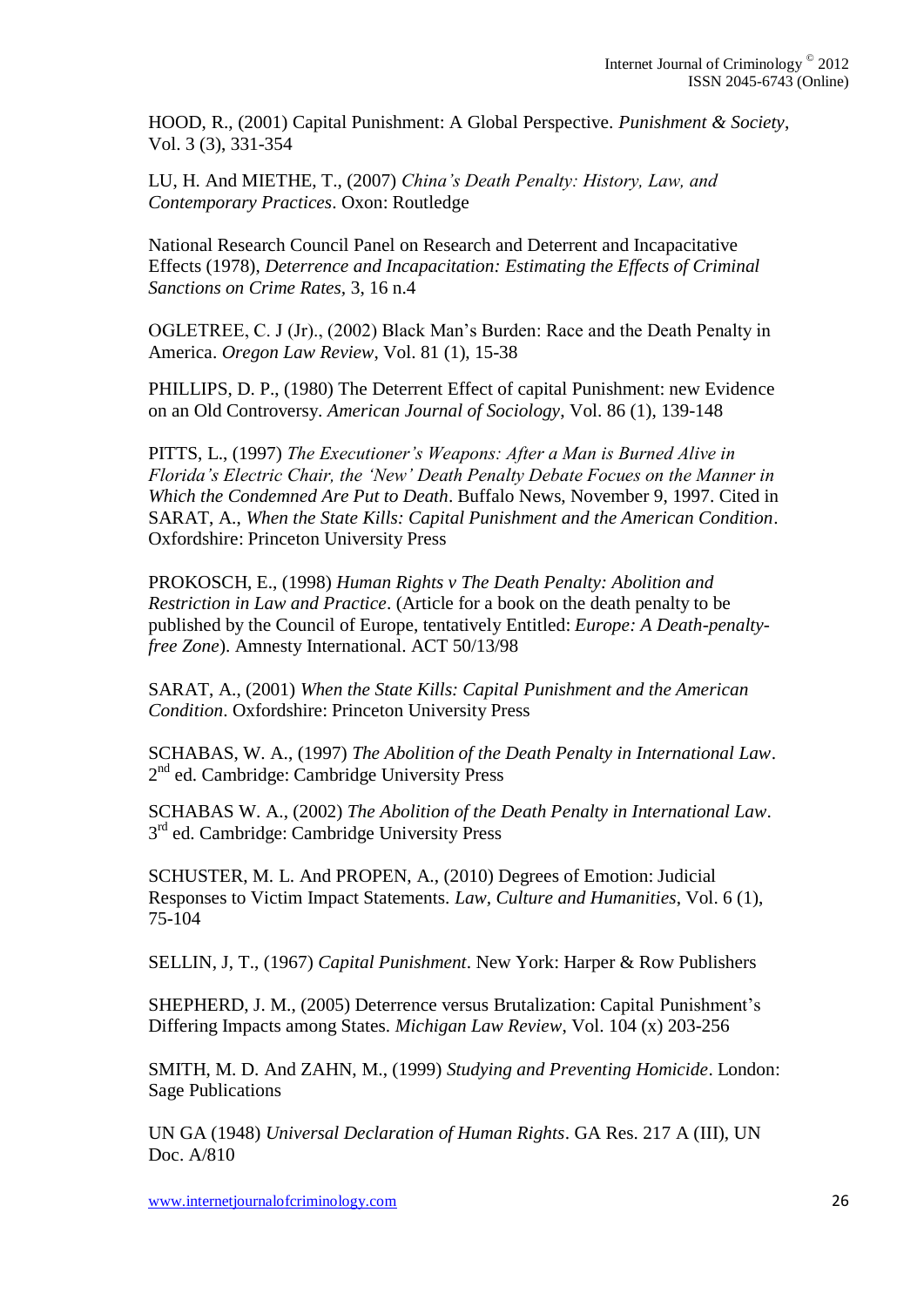UN GA (2004) *Interim report of the Special Rapporteur of the Commissionon Human Rights on extrajudicial, summary or arbitrary executions*. A/59/319. Agenda item 107 (b) of the provisional agenda.

UNITED NATIONS SOCIAL DEFENCE RESEARCH INSTITUTE (UNSDRI)., (1988) *The Death Penalty: a bibliographical research*. Rome: UNSDRI (Publication No. 32)

*The International Covenant on Civil and Political Rights* (1976) 999 UNTS 3

UNNEVER, J., (2010) Global Support for the Death Penalty. *Punishment & Society*, Vol. 12 (4), 463-484

WILSON, J. Q., (1983) *Thinking About Crime*. Rev. Ed. New York: Basic Books

YOSHINO, K., (2005) The City and The Poet. *Yale Law Journal*, Vol. 114 (X), 1835-1896

YOUNGLOVE, J. A., NELLIGAN, P, J. And REISNER, R. L., (2009) Victim Character Evidence in Death Penalty Cases: How Many Songs is Too Many? *Criminal Justice Review*, Vol. 34 (4), 536-552

ZIMRING, F.E. And G. HAWKINS., (1986) *Capital punishment and the American agenda*. New York: Cambridge University Press.

ZIMRING, F., (2003) *The contradictions of American capital punishment*. New York: Oxford University Press.

### **Websites**

AMNESTY INTERNATIONAL., (2012) *Abolitionist and Retentionist Countries* [Online]. Amnesty International. Available at: < [http://www.amnesty.org/en/death](http://www.amnesty.org/en/death-penalty/abolitionist-and-retentionist-countries)[penalty/abolitionist-and-retentionist-countries](http://www.amnesty.org/en/death-penalty/abolitionist-and-retentionist-countries) > [Accessed: 29/03/2012]

FELLNER, J., (2012) *The Human Rights Paradigm: The Foundation for a Criminal Justice System We Can Be Proud Of* [Online] Human Rights Watch. Available at: < [http://www.hrw.org/news/2012/03/21/human-rights-paradigm-foundation-criminal](http://www.hrw.org/news/2012/03/21/human-rights-paradigm-foundation-criminal-justice-system-we-can-be-proud)[justice-system-we-can-be-proud](http://www.hrw.org/news/2012/03/21/human-rights-paradigm-foundation-criminal-justice-system-we-can-be-proud) > [Accessed 29/03/2012]

HUMAN RIGHTS WATCH., (2002) *U.S.: Incarceration Rates Reveal Striking Racial Disparities* [Online]. Human Rights Watch. Available at: < [http://www.hrw.org/news/2002/02/26/us-incarceration-rates-reveal-striking-racial](http://www.hrw.org/news/2002/02/26/us-incarceration-rates-reveal-striking-racial-disparities)[disparities](http://www.hrw.org/news/2002/02/26/us-incarceration-rates-reveal-striking-racial-disparities)  $>$  [Accessed: 28/03/2012]

ITV NEWS (2012) *Friend of James Kouzaris and James Cooper reads statement to court* [Online] Available at: [<http://www.itv.com/news/central/update/2012-03-](http://www.itv.com/news/central/update/2012-03-28/friend-of-james-kouzaris-and-james-cooper-reads-statement-to-court/) [28/friend-of-james-kouzaris-and-james-cooper-reads-statement-to-court/>](http://www.itv.com/news/central/update/2012-03-28/friend-of-james-kouzaris-and-james-cooper-reads-statement-to-court/) [Accessed 29/03/2012/